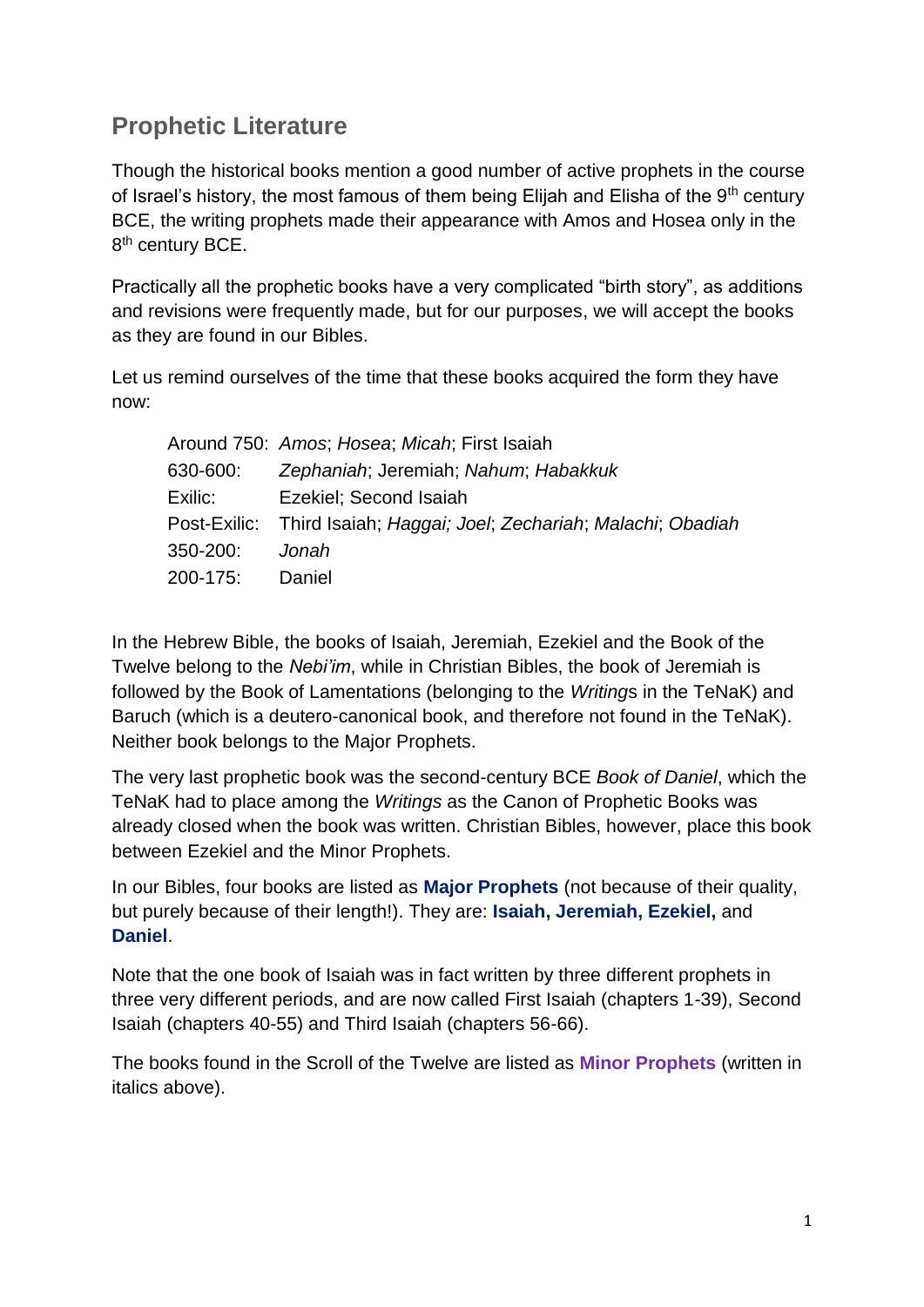The twelve **Minor Prophets**:

Hosea, was a prophet of Israel, the northern kingdom.

Joel, named after its author, the prophet Joel, a man of Judah.

Amos, named after the prophet Amos who, though born near Bethlehem, preached in the northern city of Bethel.

Obadiah, named after the prophet Obadiah, a native of Judah but otherwise obscure.

Jonah, named after its fictional hero, himself named after a Galilean prophet briefly mentioned in 2 Kings 14:25.

Micah, named after the Judean prophet Micah.

Nahum, named after the Galilean prophet Nahum.

Habakkuk, named after the prophet Habakkuk of whom nothing is known.

Zephaniah, named after its author the prophet Zephaniah, who may well have been the great grandson of King Hezekiah.

Haggai, named after the prophet Haggai.

Zechariah, named after the prophet Zechariah, contemporary and near neighbour of Haggai.

Malachi, a name meaning "my messenger" but about whom nothing is known.

We have included the Books of Lamentations and Baruch in this section since we are following the order in which they are found in the Bible; most Bibles put these two books after Jeremiah, even though they are NOT part of the Major Prophets.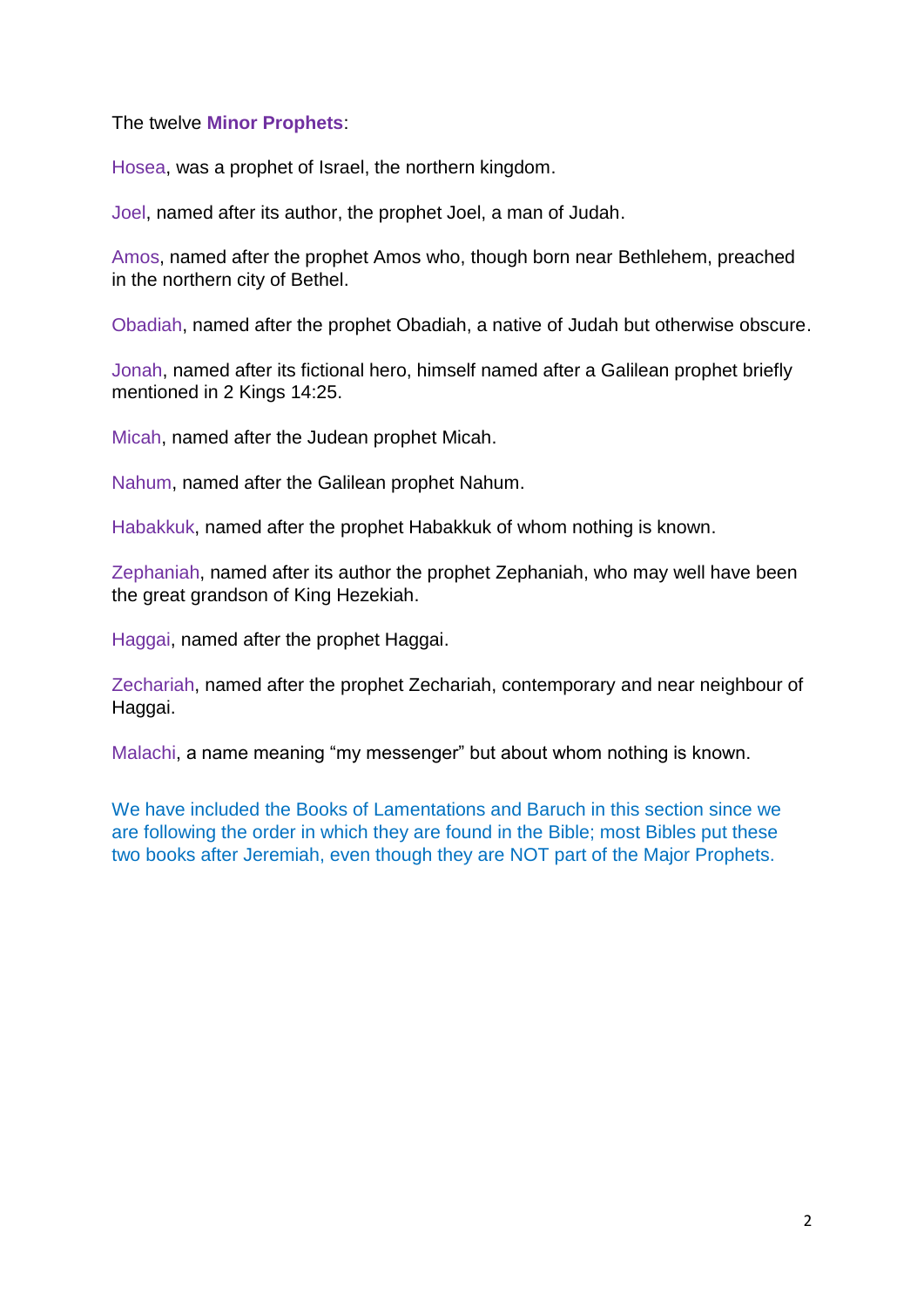# **Isaiah**

*Isaiah is often considered the greatest of the Old Testament prophets because of the sheer range and vision of his prophecy.*

### An inspiring quote

"but those who hope in the LORD will renew their strength. They will soar on wings like eagles; they will run and not grow weary. . . ." (Isaiah 40:31).

### The Book of Isaiah

This book falls into three distinctive parts (or books), coming from different periods of history, *First Isaiah 1-39* (pre-exilic)*, Second Isaiah 40-55* (exilic) and *Third Isaiah 56-66* (post exilic).

The first section, First Isaiah (chapters 1-39) contains a large number of messages describing the judgement that will fall on the people of Judah unless they change their ways. These prophesies were so important that they were used and re-used, expanded and edited by subsequent generations. This judgement is shot through with some beautiful passages of hope and promised salvation. This first section also contains some narrative sections, especially chapters 36-39 which are an exact copy of 1 Kings 18:13-20:19.

The second section, Second Isaiah (40-55) is based almost entirely on the comfort that will come to God's people. It is the most coherent and consistent assembly of material. It feels as though it is set after the judgement, promised in the first section, has happened and pledges a new future for God's people. Human effort is seen here both in its limits and its possibilities. To be sure, even strong young people eventually grow tired but God gives power to the powerless enabling them to renew their strength and take off like eagles. In Old Testament thought, the eagle was an unclean animal (Leviticus 11:13) and could not be eaten; this text is the only positive eagle reference in the prophetic books. Still, "unclean" does not mean that the eagle is not pronounced "very good" along with the rest of creation (Genesis 1:31) – indeed, good enough that both God and Moses can compare God to the eagle (Exodus 19:4; Deuteronomy 32:11-12). Just as God bore Israel on eagles' wings at the first exodus (Exodus 19:4), now, in the second exodus – the return from exile – God's people are given power to mount up themselves with wings like eagles.

The third section, Third Isaiah (56-66) appears to be set at a different time and there is less coherence in this section, probably after God's people have returned and started to rebuild the country. This section details the infidelities and corruption of Israel both before and even after the Babylonian Exile. It contains a mix of warnings about how they should behave alongside comfort and hope for the future.

### Who wrote these books?

Isaiah, son of Amoz (not the Amos from the Minor Prophets) was a prophet in the 8th Century BCE. The traditional view is that Isaiah wrote the whole book and that 40-55 and 56-66 were prophecies by Isaiah into the far future but this view is no more tenable (and many modern scholars, however, think that the book began with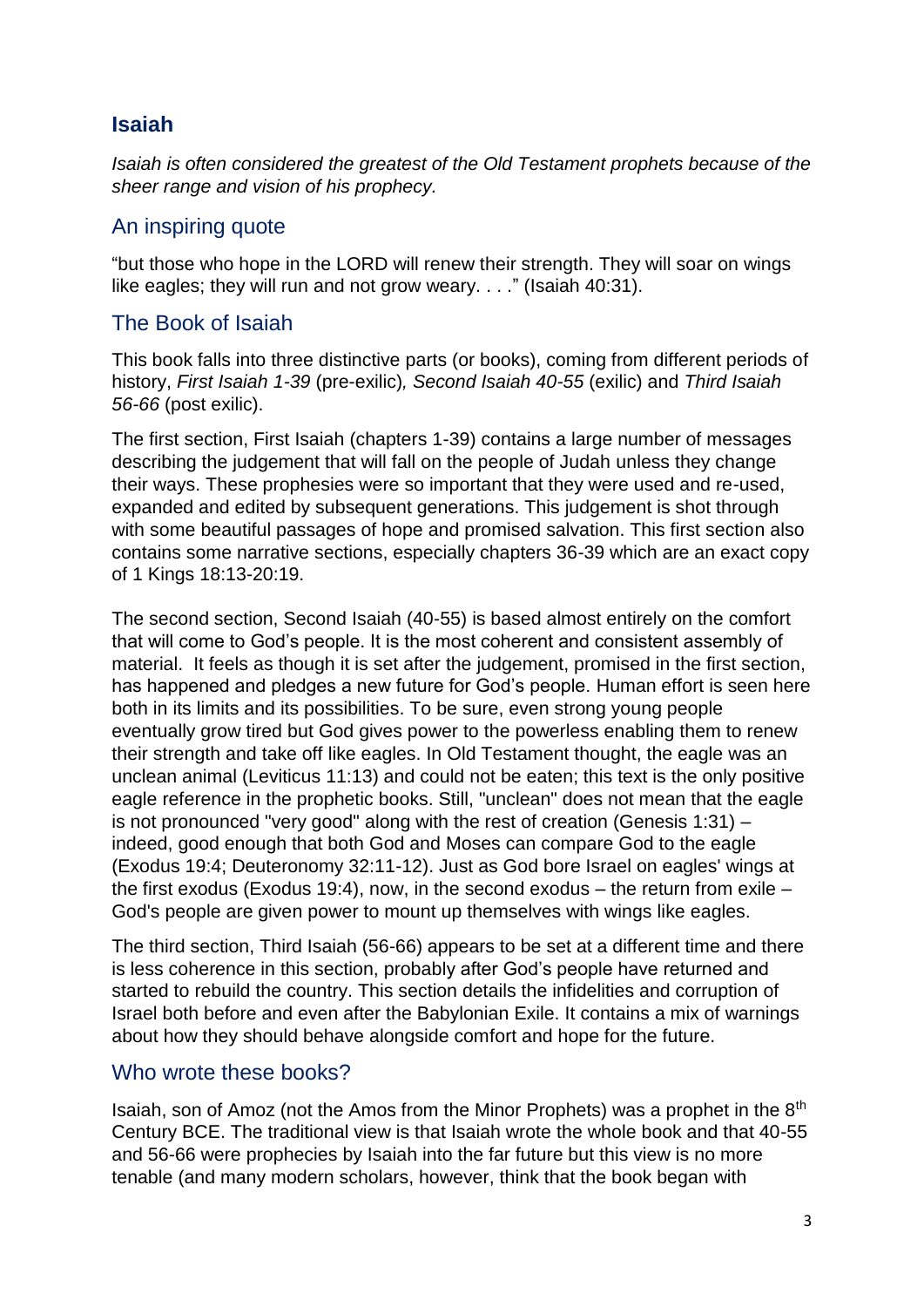Isaiah's prophecies but were added to over time). Indeed 8:16 ("Bind up the testimony, seal the teaching among my disciples") implies that Isaiah's original prophecies are to be kept by his disciples until a future moment. This suggests that Isaiah's disciples preserved the prophecies and then opened them again as the exile came to an end and added to them when they actually returned from exile.

### What kind of books are they?

These books are nearly all prophecy of different kinds and are mostly poetic. The exceptions are a few chapters, like 36-39 which are prose, history and a few chapters (24-27) often called the Isaiah apocalypse, prophesying doom for Judah.

### The themes of the books

The theme of justice and judgement — next to, and not behind, mercy and compassion — are probably the biggest themes in Isaiah.

#### During the Church year, we hear readings from

The Book of Isaiah is the Old Testament book most frequently used in the liturgy. The cry, "Holy, holy, holy is the Lord God of Hosts" (Isaiah 6:3) occurs in every Mass. Isaiah dominates Advent, providing the great majority of readings at Mass, nourishing the expectation of Christians for the coming Messiah. In the early part of this season, Isaiah is read semi-continuously, the Gospel selections being accommodated to these readings. Further on, Isaiah provides the readings for all four Masses of Christmas Eve and Christmas Day. The third part of Isaiah is reserved for the season of the Epiphany and the Baptism of the Lord, with its celebration of the nations assembling to pay homage to the Saviour.

As we approach Holy Week and Easter, readings from Isaiah are again prominent, now concentrating on the mission of the Servant of the Lord who is at the centre of the Paschal Mystery. Isaiah is presented twice in the Paschal Vigil, on this occasion to illustrate the love and forgiveness preached by the prophets. In the rest of the year, Isaiah is frequently read on Sunday, Solemnities and in July on the weekdays of weeks 14 and 15 (Year II).

The very popular hymn, "Here I am Lord" by Daniel Schutte was inspired by Isaiah 6:8. (You can listen to it here: [www.youtube.com/watch?v=AG35D8Regh0\)](http://www.youtube.com/watch?v=AG35D8Regh0)

#### How is the book structured?

- 1 39 the first part of the Book of Isaiah
	- 1-5 prophecies before the Syro-Ephraimite War
	- 6-12 the book of Immanuel
	- 13-23 proclamations against foreign nations
	- 24-27 apocalypse

28-35 poems on Israel and Judah

- 36-39 historical appendix
- 40-55 the Book of the Consolation of Israel
- 56-66 the third part of the Book of Isaiah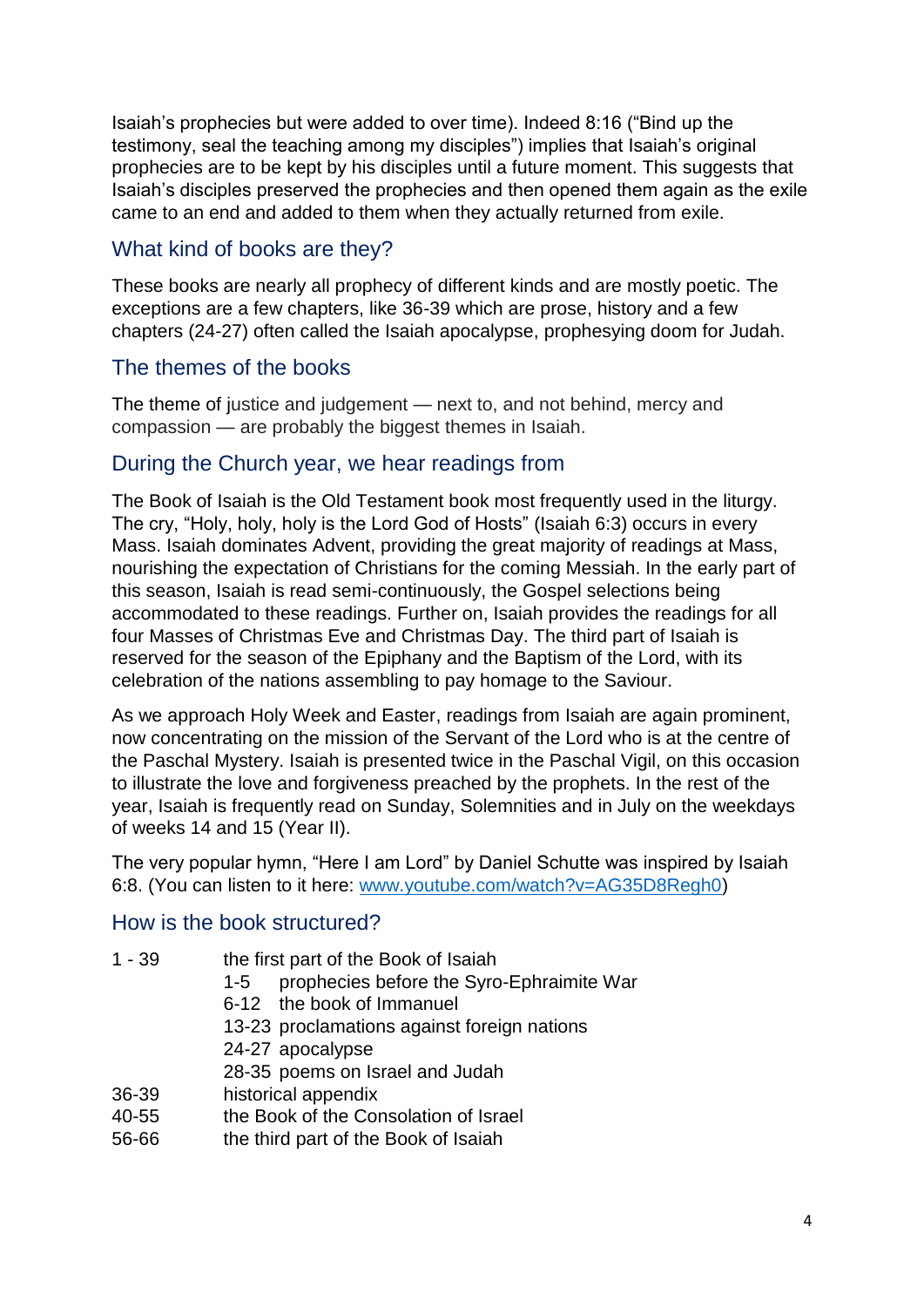# God speaks to us

as he spoke to Isaiah, telling him that he is the Lord Sabaoth, who must be held in veneration (Isaiah 8:13).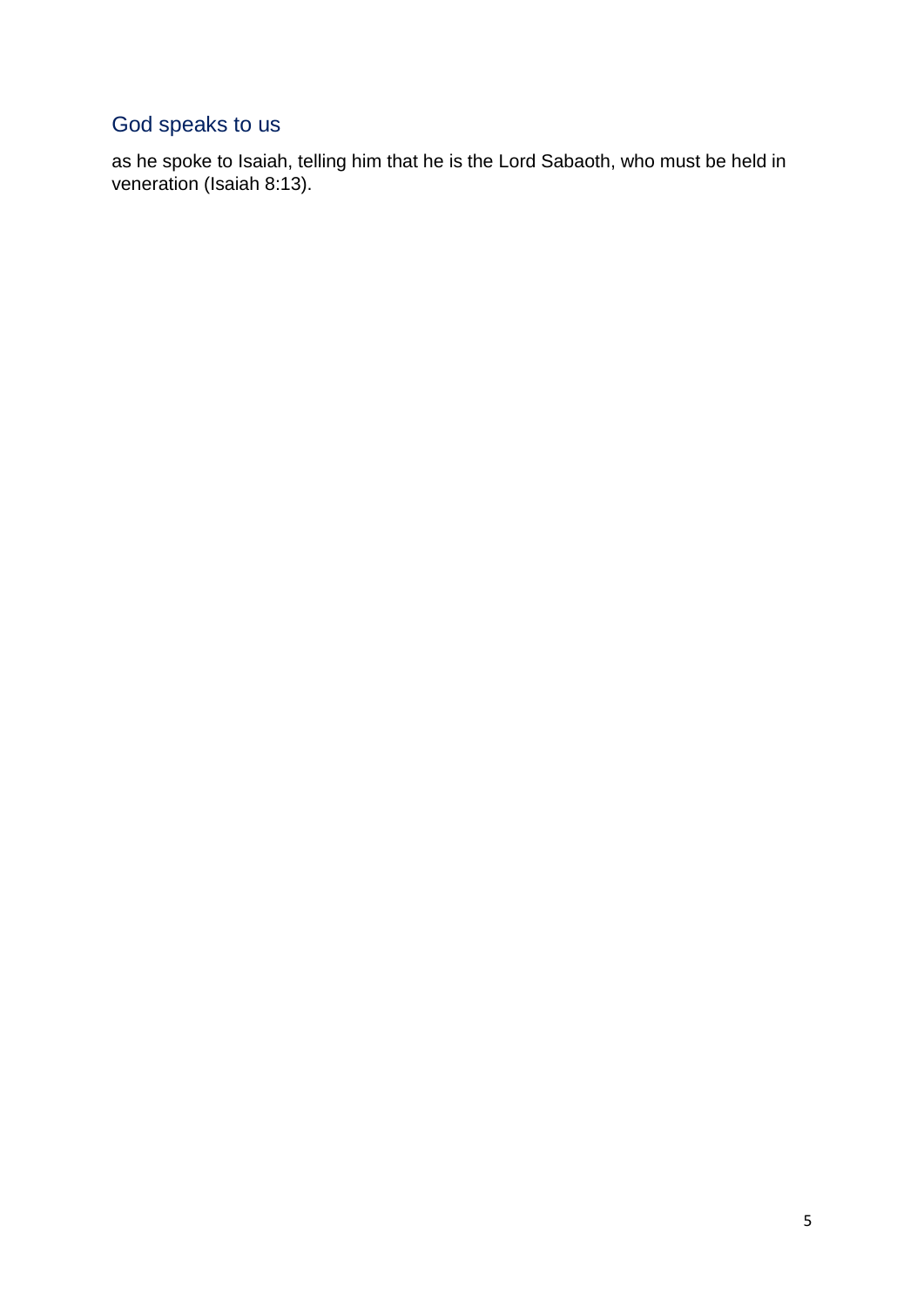# **Jeremiah**

*Jeremiah's book opens with his call as a prophet in the 13th year of King Josiah about 627 BCE. He holds the record for prophetic activity, some 45 years in all.*

### A favourite quote

"Before I formed you in the womb, I knew you, before you were born, I set you apart" (Jeremiah 1:5).

### The Book of Jeremiah

The Book of Jeremiah recounts the life preaching and ministry of the prophet Jeremiah. The early chapters of the book show in colourful poetic imagery Israel's adulterous infidelity and the many opportunities for conversion which had been blindly neglected in the past (chapters 2-10). The people practise their religion but their hearts are not in it. They think that because they respect the ritual, God will protect them; they have made the practice of religion a matter of security which relieves them of the obligation to love. Jeremiah tells them that God demands not outward circumcision of the flesh but an inward circumcision of the heart.

It goes on to give details of the curse which such neglect has called down upon them (chapters 11-20). The inevitable conclusion follows, in a selective illustrative history of the last days of the monarchy in Jerusalem (chapters 21-25). Only then can hope of a new heart begin to be expressed by promises and by examples of the results of loyalty and disloyalty (chapters 26-35). Chapter 31 is the climax of Jeremiah's message. He preaches hope beyond misfortune: God spoke to Jeremiah and told him that he would make a new covenant – not like the one made with their ancestors. Through the mouth of Jeremiah, God tells his people that the covenant was not permanently broken. He invites them to enter into a new covenant. With the new covenant, the Lord said that he would put his law within them and write it on their hearts. He says he will be their God and they will be his people (Jeremiah 31:31-33).

More examples are given in the story of Jeremiah in and after the siege (chapters 36-45) before the concluding chapters demonstrate the overwhelming cosmic power of the Lord in the eventual punishment of Israel's tormentors (chapters 46-51).

#### Who wrote this book?

Jewish and Christian tradition both view Jeremiah as the author of this book. There can be no doubt that Jeremiah is the source of much of the contents of the book, but the way the book jumps around suggests that it has been edited over a long period of time collecting together different parts of Jeremiah's message. As a result, many regard Jeremiah as the author of the words in the prophecies, but not necessarily as the editor of the final book. One possibility of who that was is Baruch.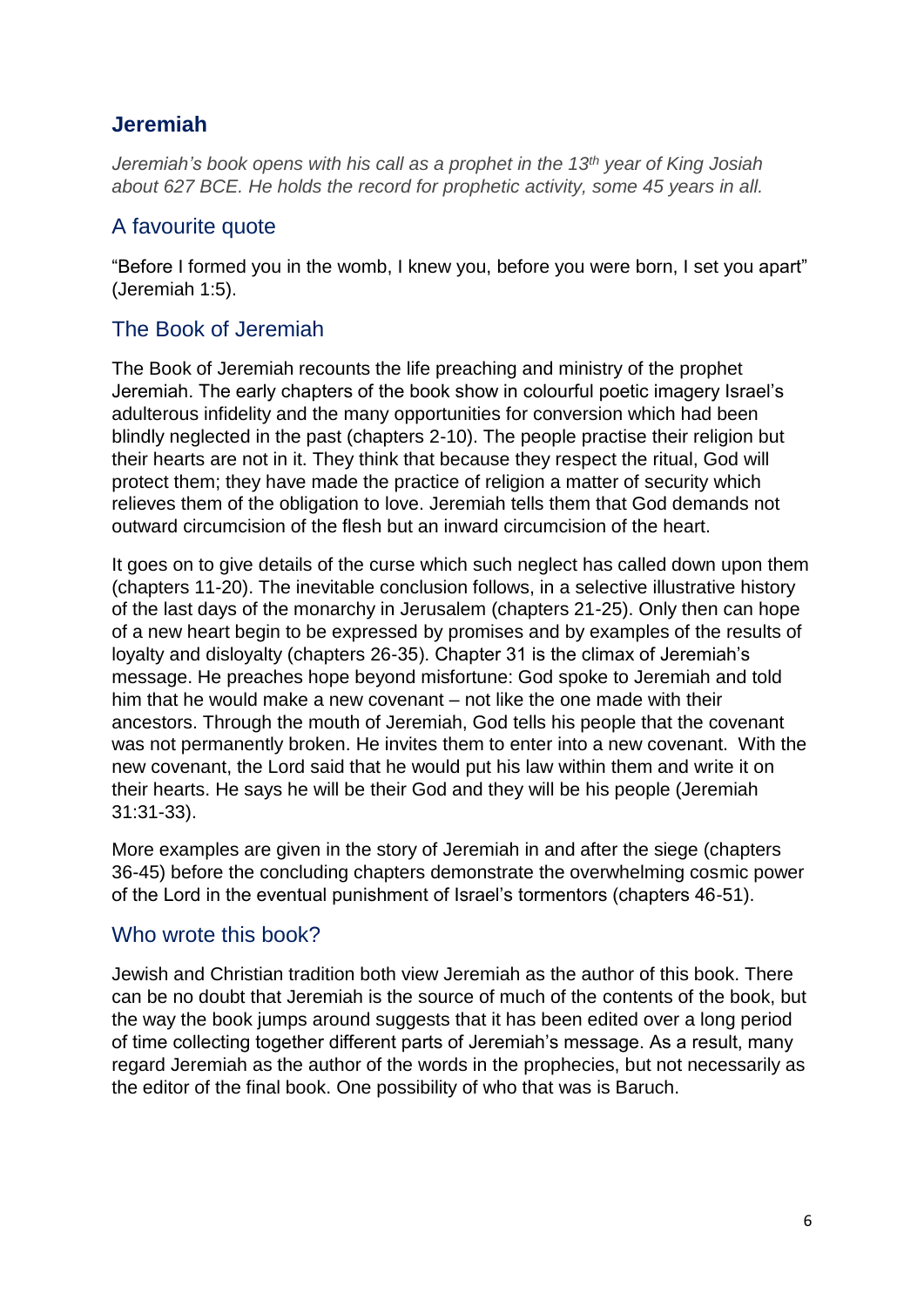# What kind of book is it?

This is a book of prophecy. The three big prophetic books (Isaiah, Jeremiah and Ezekiel) are all similar in that they contain a majority of prophecies, but with elements of narrative history woven around the prophecy.

### The theme of the book

Much of Jeremiah's prophetic preaching is based on the theme of the covenant between God and Israel (God would protect the people in return for their exclusive worship of him): Jeremiah insists that the covenant is conditional, and can be broken by Israel's apostasy (worship of gods other than Yahweh).

### Liturgical notes

In the liturgy, Jeremiah is the model of the suffering prophet, and as such he is seen as a type of Jesus Christ in his suffering. Indeed, Jesus' disciples attest that some thought Jesus was a returned Jeremiah (Matthew 16:14). His endurance also makes him a model for the Christian during Lent. At Mass, the book is read on several Sundays and semi-continuously in July and August on weekdays 16-18 (Year II).

### How is the book structured?

- 1-25 the earliest and most important part of Jeremiah's message
- 26-29 some biographical accounts and Jeremiah's encounter with other prophets
- 30-33 God's promise of a new covenant
- 34-45 Jeremiah's conversation with Zedekiah and the fall of Jerusalem
- 46-51 Divine punishment to the nations surrounding Israel
- 52 conclusion: Baruch's Testimony

#### God speaks to us today

We listen to the word of God from Jeremiah (who more than any other prophet uses that phrase) in order to receive, believe, learn and submit to it. We listen to the word in order to understand it and know the contexts into which God speaks to us today through his word.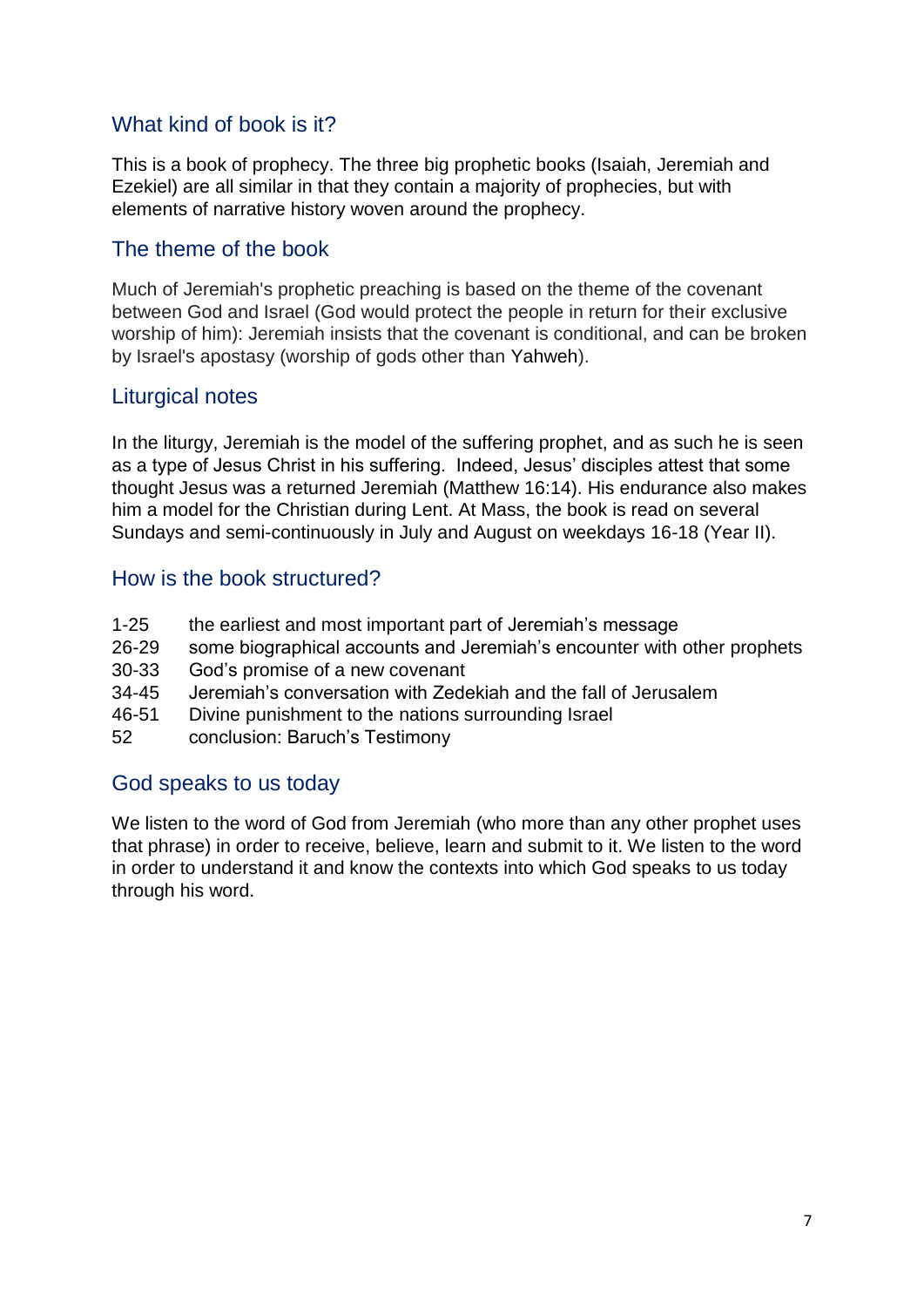# **Lamentations**

*One of our most important sources of information about the terrible conditions in Jerusalem and Judah after the Babylonian attack comes from the Book of Lamentations.*

### An inspiring quote

"The steadfast love of the Lord never ceases, his mercies never come to an end" (Lamentations 3:22).

### The Book of Lamentations

The Book of Lamentations is a collection of five poems lamenting the destruction of Judah and Jerusalem by the Babylonians at the time of the exile. They are written in a mix of third person (he/she/it/they) and first person (I/we) and recognise that their current disaster was directly connected to their past disobedience to God. The poems plead with God to see their disaster and to act to save them.

The people had undergone terrible psychological and moral suffering. The exiles had their leisure hours - they were not kept by their masters at hard work continually. During these leisure hours they naturally "sat down" by the rivers of Babylon, as the most pleasant and attractive places. They brought their harps with them, with some idea, perhaps, of indulging in mournful strains. Grief, however, overpowered them – Zion came to their recollection – and they could do nothing but weep. We can hear an echo when we listen to the song "By the rivers of Babylon" which uses the words of Psalm 137: "there we sat down, yea, we wept, when we remembered Zion". The song expresses the lamentations of the Jewish people in exile following the Babylonian conquest of Jerusalem in 586BCE. (Listen to the Boney M rendition of it here: [www.youtube.com/watch?v=ta42xU2UXLA\)](http://www.youtube.com/watch?v=ta42xU2UXLA)

#### Who wrote this book?

The Greek and English Bibles suggest that Jeremiah wrote this book. The problem with this is that Jeremiah went to Egypt during the exile, but these poems seem to have been written by people who stayed in Judah. On the other hand, the recognition of the link between the people's behaviour and the exile would fit well with what Jeremiah said.

#### What kind of book is it?

Lamentations is a book of poetry. It contains five poems of lament which capture the devastation of what it felt like to lose their land.

#### The theme of the book

Lamentations has much to say about pain. God seems to be absent, and his promises seem to be forgotten (Lamentations 1:12; 2:1). However, just as pain is a global and ever-present experience, so too God's mercy is ever-present for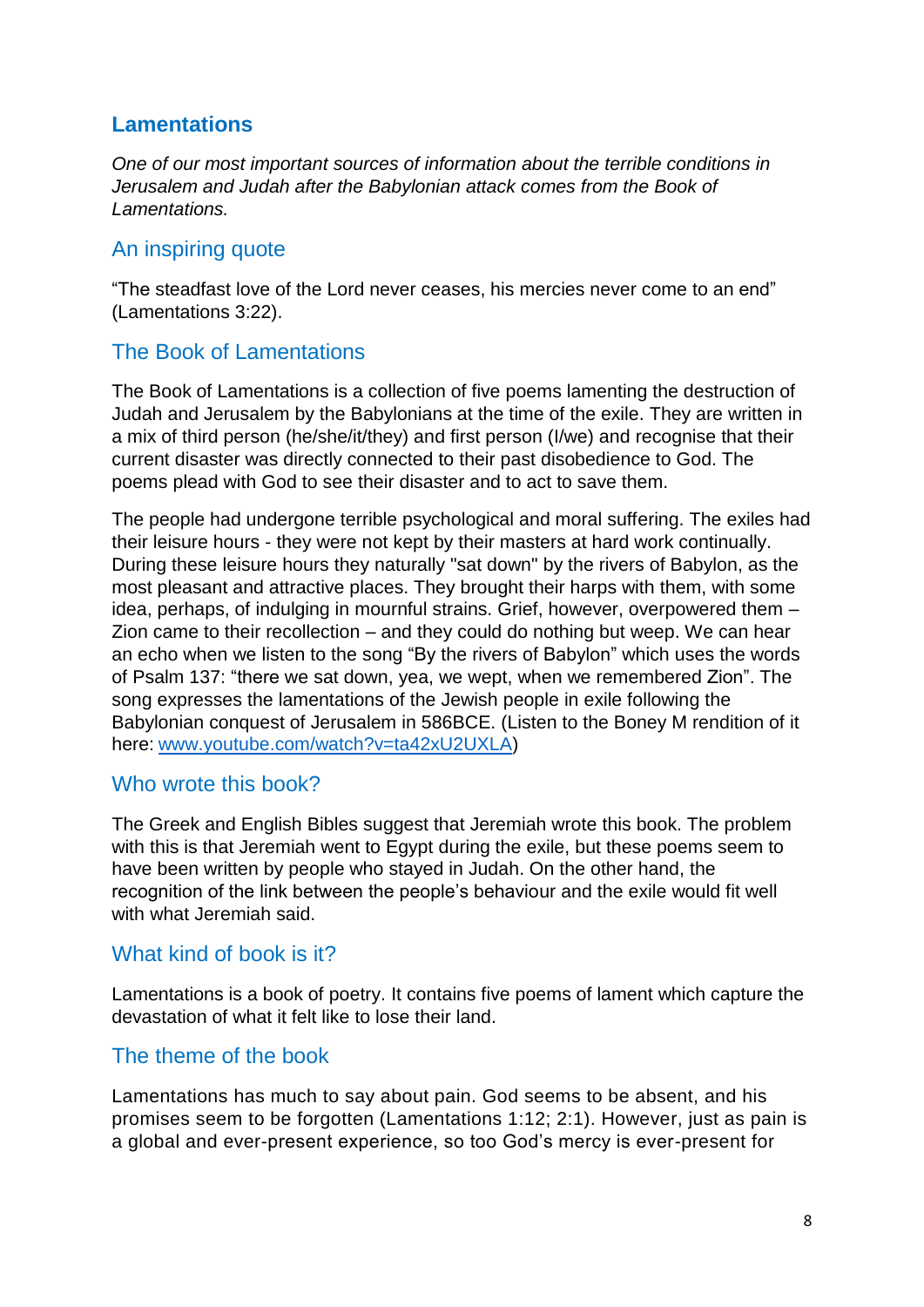those who trust him. We see that it is those who were called to lead God's people who are largely responsible for misleading them.

# Liturgical notes

The liturgy of the Church before Vatican II prescribed the chanting of these laments during Holy Week at what is called "Tenebrae" or the "Darkness Service" before daybreak, a usage which survives in some places. These poems do not resolve grief or suffering, but they bring it into the presence of God. The Book of Lamentations now earns only one weekday reading at Mass, in June on Saturday in Week 12 (Year II) Cry aloud to the Lord, daughter of Zion (Lamentations 2:2, 10-14, 18-19).

### How is the book structured?

- 1:1-22 there is no one to comfort them
- 2:1-22 there is only anger and weeping
- 3:1-66 God has not forgiven them
- 4:1-22 utter devastation
- 5:1-22 plea for restoration

### Something for today

Lamentations does not represent silent suffering but angry, grieving lament. Reflect as you read on the importance of expressing deep emotion rather than bottling it up.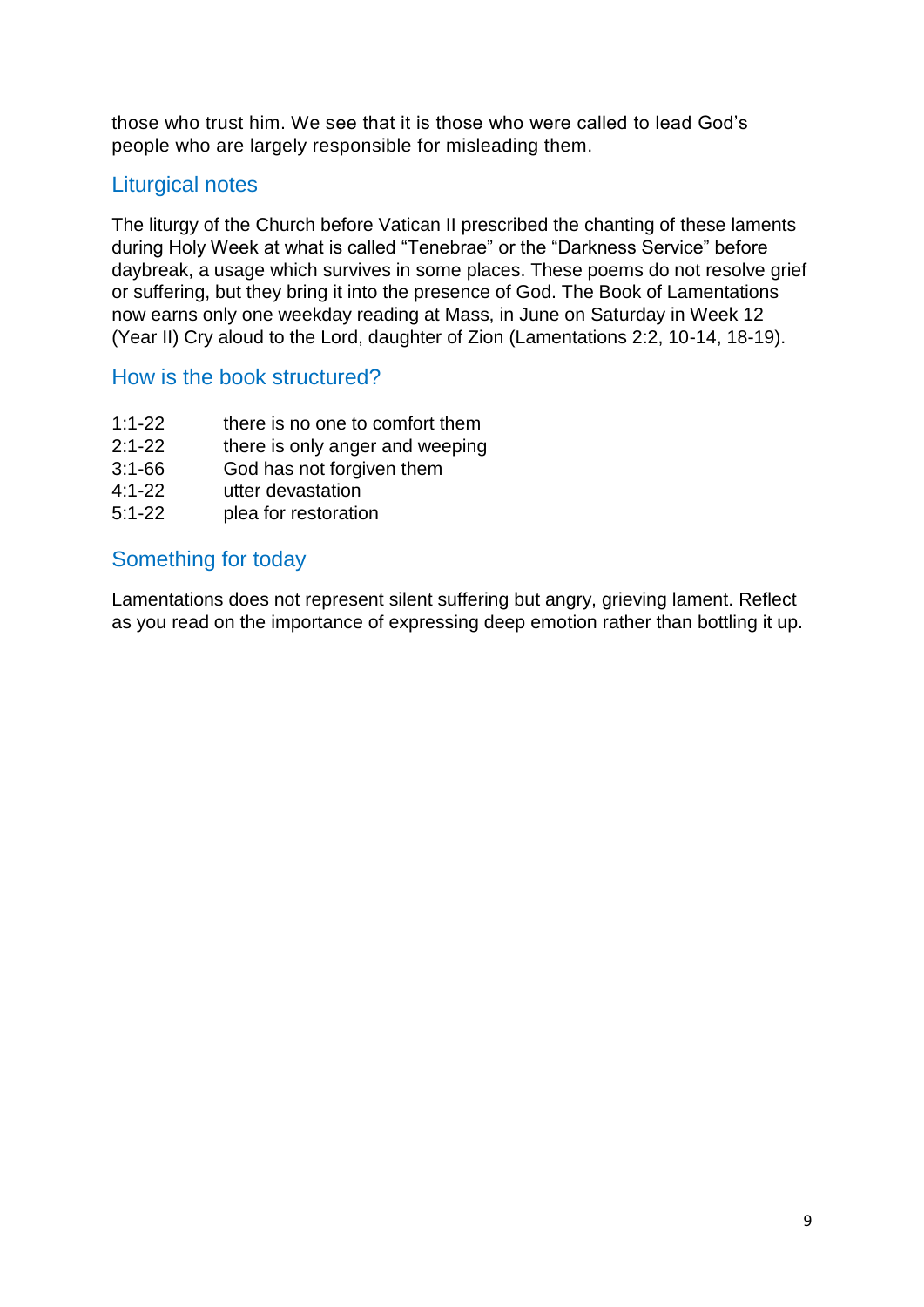# **Baruch**

*The book of Baruch claims to be from the hand of the famous secretary of Jeremiah. It was treasured by the early Jewish community in Alexandria.*

#### An inspiring quote

"Take courage, my children, call on God. He will deliver you from tyranny, from the clutches of your enemies" (Baruch 4:21).

### The Book of Baruch

The Book of Baruch is a striking testimony to the spirituality of the Jews after the trauma of the Babylonian Exile. It expresses their soul-searching and their consciousness of guilt, but at the same time, their unfailing confidence in God's protection and power to save.

The Book of Baruch is made up of different periods and (possibly) different authors. As it is now, it is a fine expression of penitence. It begins with an affirmation: our sins have broken our relationship with God (Baruch 1:1-14). Then comes a reflection on sin as being exile far from God; the only recourse we have is to the tenderness and faithfulness of God (Baruch 1:15-3:18). This first part is a letter to the people who were in exile with King Jehoiakin in Babylon. As a result of hearing the letter, the people wept, fasted, prayed and made a collection for the Temple to be sent back to Jerusalem. The gift for the Temple was sent with the request that the people prayed for King Nebuchadnezzar and his son Belshazzar so that the exiles might live in peace under them.

The second part of the book (Baruch 3:9-5:9) changes tone dramatically and consists of two poems (or hymns). The first poem is one of the most treasured parts of the book; it exhorts God's people to learn wisdom (Baruch 3:9-4:4). The second one, the tone of which suggests Second Isaiah, gives consolation to Jerusalem and tells her that God grants her his light and his mercy. Reconciliation is achieved (Baruch 4:5-5:9).

Connected to the Book of Baruch is the letter of Jeremiah, sometimes included as chapter 6 of Baruch and sometimes as a stand-alone book.

#### Who wrote this book?

A brief introduction reports that Baruch, son of Neriah, Jeremiah's secretary, wrote the book five years after the destruction of Jerusalem by Babylonia in 586 BCE (Baruch 1:1-2). Although it is attributed to Baruch, its verbal differences from the rest of Jeremiah had made scholars doubt whether, in fact, he was the author (or the only author). The very different tone of the two parts of the book also raises questions about whether the same person wrote 1:1-3:8 and 3:9-5:9.

### What kind of book is it?

This book is partially historical story, partially letter and partially poetry.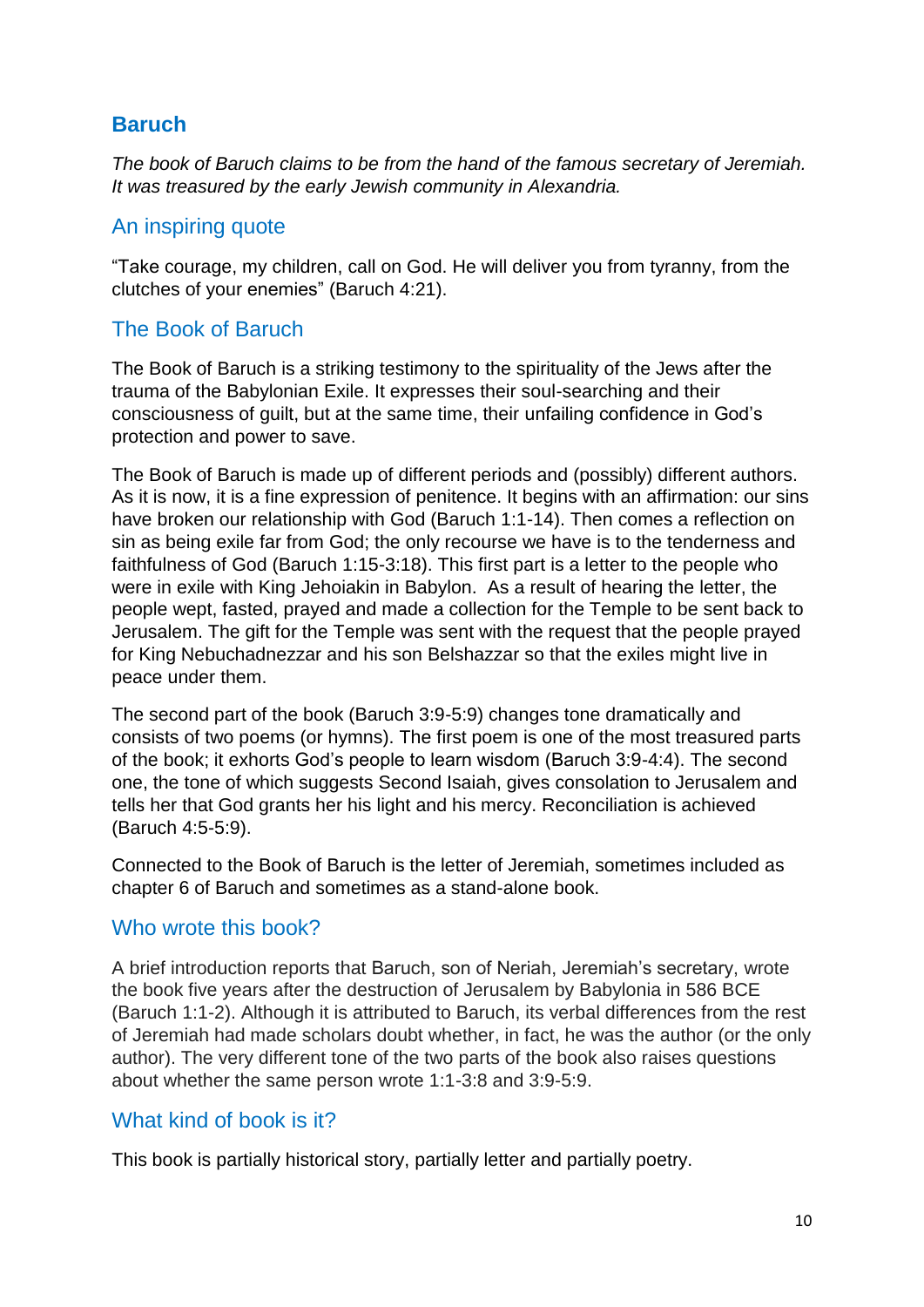# The theme of the book

The theme of Baruch is that the salvation of Israel is founded on wisdom: "Learn where prudence is, where strength, where understanding; that you may know also where are length of days, and life, where light of the eyes, and peace" (Baruch 3:14).

# Liturgical notes

The Book of Baruch is read on the second Sunday in Advent (Year C) and on weekdays in September on Friday and Saturday of Week 26 (Year 1). The combination of consciousness of sin and confidence in forgiveness makes the book suitable for Christian prayer; but it is most familiar from the hymn to Wisdom (Baruch 3:9-4:4), which is read at the Easter Vigil.

### How is the book structured?

- 1:1-14 introduction set in Babylon
- 1:15-2:10 a confession of sins
- 2:11-3:8 prayer for mercy
- 3:9-4:4 a poem in praise of wisdom
- 4:5-5:9 the reason why the people are in exile
- 6:1-73 letter of Jeremiah

### Something for today

Baruch is a book of hope which reveals the transformative power of trusting in God with sincere repentance.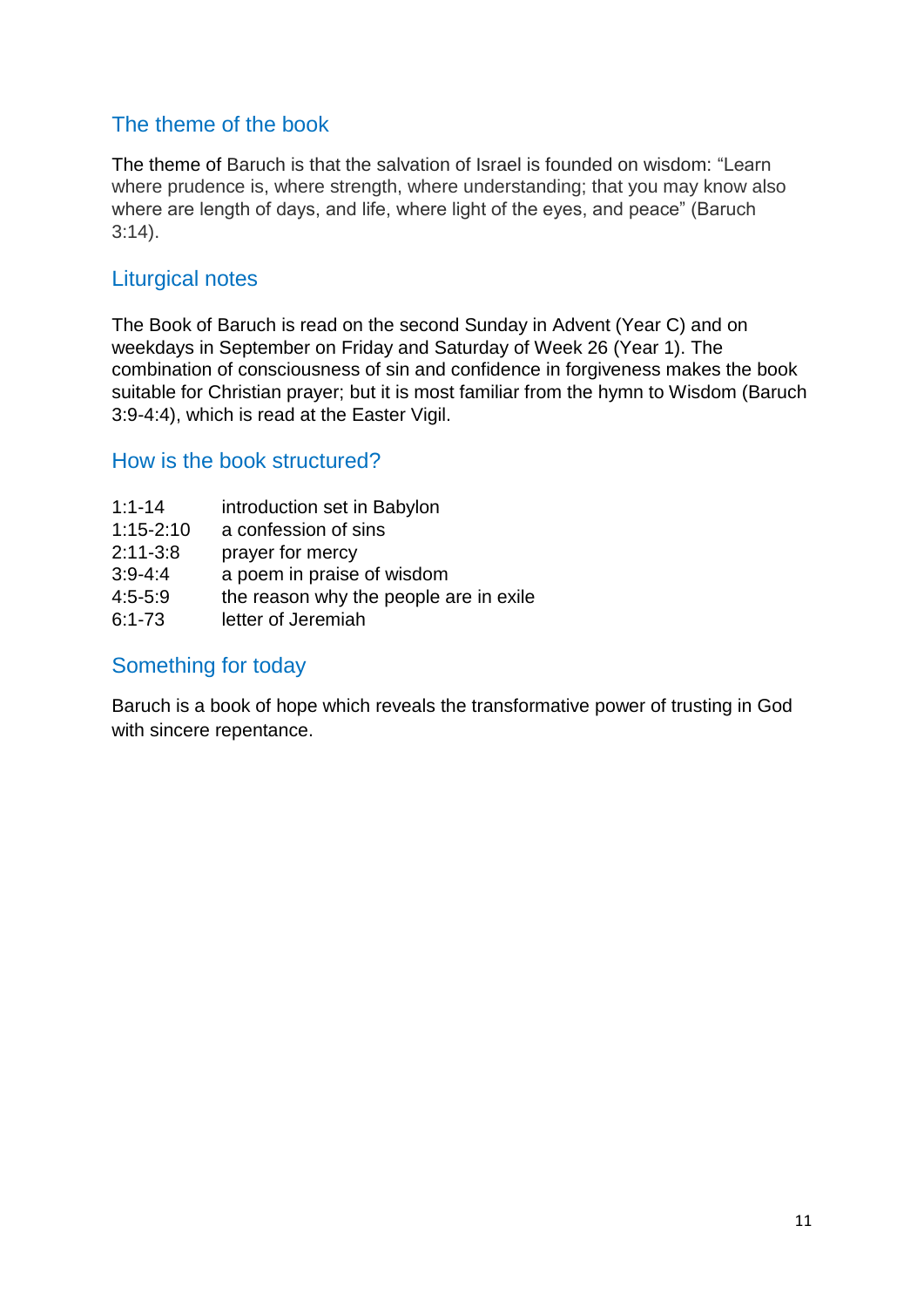# **Ezekiel**

*The most remarkable individual during Israel's period of exile was the prophet Ezekiel.*

### An inspiring quote

"I will give you a new heart and put a new spirit in you; I will remove from you your heart of stone and give you a heart of flesh (Ezekiel 36:26).

### The Book of Ezekiel

The Book of Ezekiel contains the various visions and prophecies of the prophet Ezekiel written to the people of Judah after the first wave of exiles deported to Babylon (in 597 BCE). His message was couched in the same terms as Jeremiah's, who remained in Jerusalem: he censured the people of God (Ezekiel 3-24) and the nations (Ezekiel 25-32) for their wicked conduct. Ezekiel was active at possibly the darkest period of Judah's history. His purpose was not to depress the people still further but to assure the exiles in Babylon that they were not abandoned rejects.

Once the punishment of obdurate Jerusalem was complete, the Lord would clear his name and reputation soiled by his failure to protect his people. Then, indeed, "You will know that I am the Lord" - a formula occurring repeatedly throughout the book. When the people had lost all hope, his preaching became a message of hope: God would restore his people (Ezekiel 33-39). Ezekiel was so sure of this that he gave a description, in futuristic terms of the Jerusalem of the future, transformed by God (Ezekiel 40-48).

#### Who wrote this book?

The book is ascribed to Ezekiel, a priest and prophet. Although he may not have written the visions and prophecies down in the form we now have them, they are very likely to be traced back him.

#### What kind of book is it?

This book is a book of prophecy, which includes visions as well. Many of the prophets do have visions in their writing (e.g., Isaiah and Jeremiah also have visions), but what makes Ezekiel unusual is the balance of visions – his prophecies are mostly visions with a few verbal prophecies rather than the other way around.

#### The theme of the book

The theme of this book is compassion and forgiveness. Although Ezekiel is a pretty wrath-intensive book, it also has compassion and forgiveness in evidence.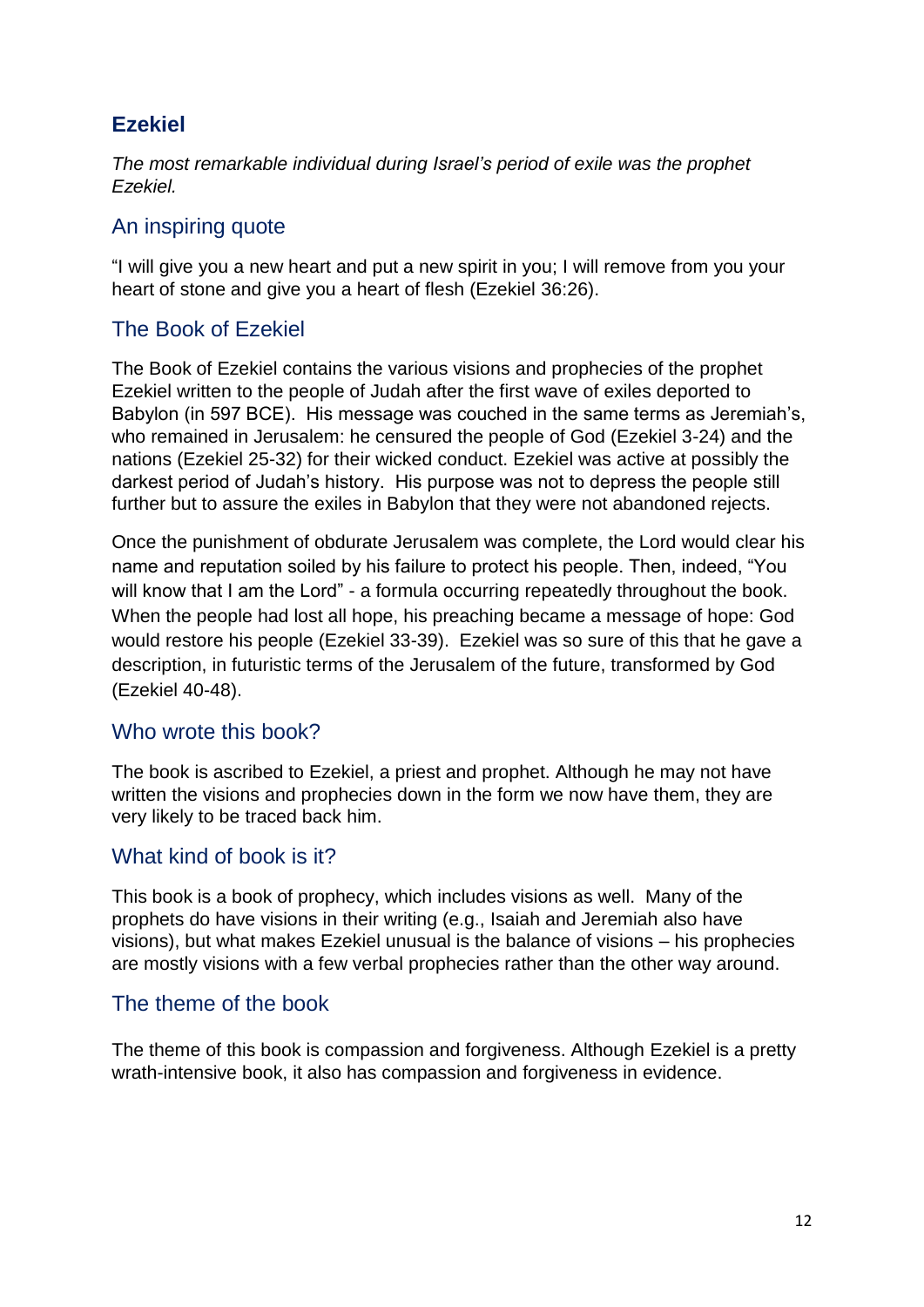# During the Church year, we hear readings from

Three great readings from Ezekiel are prominently used: one about the Good Shepherd on the Feast of Christ the King (chapter 34); one about God's holy name at the Easter Vigil (chapter 36) and one about the Valley of the Dead Bones at the Vigil of Pentecost (chapter 37). At weekday Masses, the book has a semicontinuous reading in August in Weeks 19 and 20 (Year II).

The song "Dry bones" made popular by the Delta Rhythm Boys was inspired by Ezekiel, where he talks about the Lord making him walk through a valley of dried bones. The Lord told him to prophesy over the bones, saying "Dry bones, hear the word of the Lord" (Ezekiel 37:3-6). (You can hear their rendition of the song on YouTube: [www.youtube.com/watch?v=mVoPG9HtYF8\)](http://www.youtube.com/watch?v=mVoPG9HtYF8)

#### How is the book structured?

| $1:1 - 3:27$  | introduction and call of Ezekiel                |
|---------------|-------------------------------------------------|
| $4:1 - 24:27$ | the doom that is coming on Judah and Jerusalem  |
| 25:1-32:32    | the doom that is coming on other nations too    |
| 33:1-39:29    | a range of prophecies about the people in exile |
| 40:1-48:35    | hope for the future.                            |

### A message for today

The core message of Ezekiel for the worldwide Church today is its radical Godcenteredness. The God who is presented in Ezekiel is utterly transcendent, perfectly holy, and not to be relegated to the side-lines of the corporate life of his people.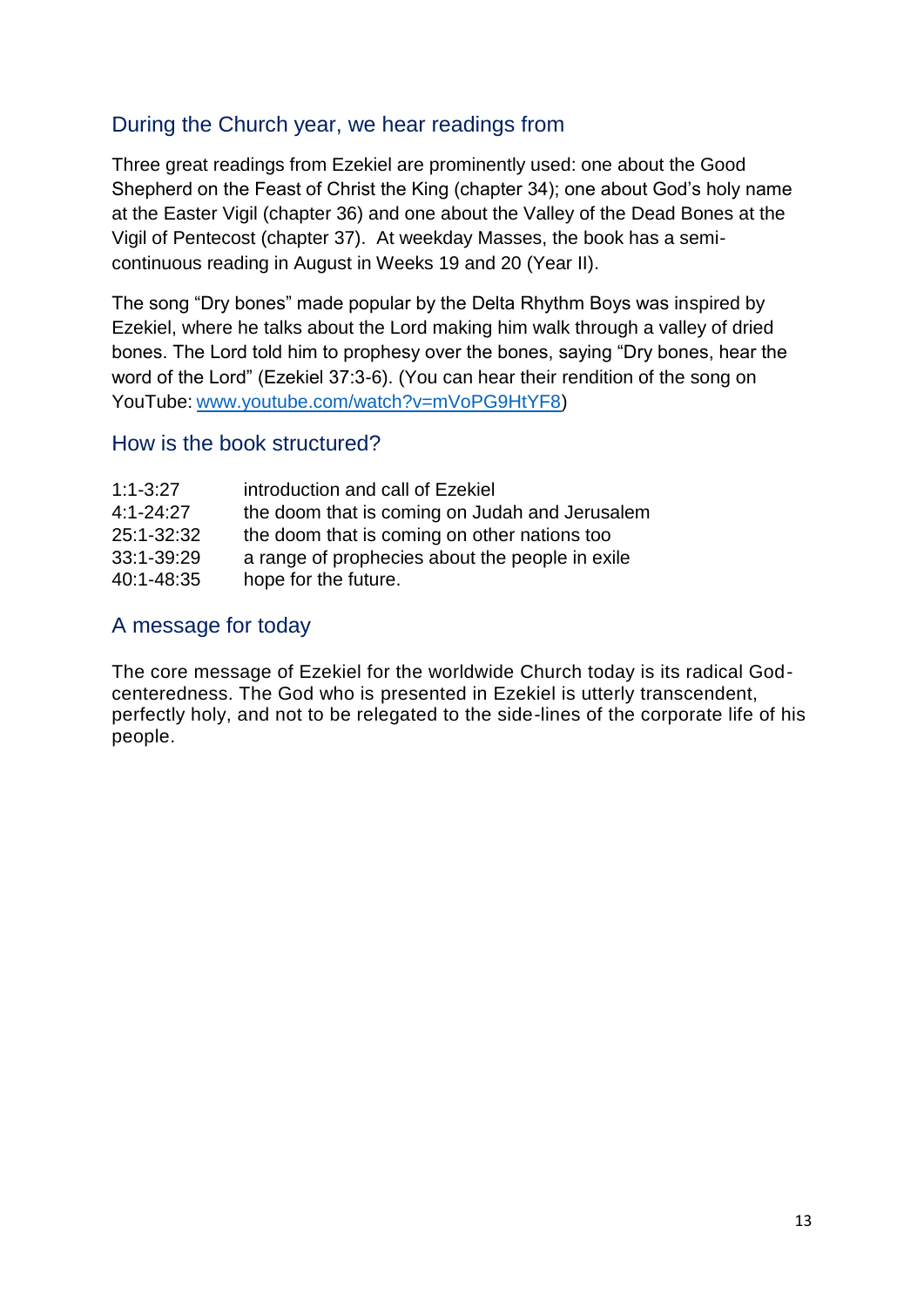# **Daniel**

*In English translations of the Bible, Daniel is always found as the fourth of the Major Prophets, standing immediately after Ezekiel and before the twelve Minor Prophets. The book is filled with dreams and visions that reveal coming events.*

### An inspiring quote

"His dominion is an everlasting dominion, which shall not pass away, and his kingdom one that shall not be destroyed" (Daniel 7:14).

### The Book of Daniel

The Book of Daniel was written during the struggle of the Jews to maintain their religion against the attempts of the Syrian King Antiochus Epiphanes (175-164 BCE) to stamp it out. It is an early example of a type of writing which became very popular in Judaism at this time, an apocalypse. Such a writing is intended to encourage those undergoing persecution by reassuring them of the unlimited power of God in heaven and on earth, and of divine protection on those who remain faithful. Persecution will not last for ever, and those who persevere will be richly rewarded with God's love and favour.

The Book of Daniel is named after the book's principal character. In the first part of the book, Daniel and his three friends are in service to King Nebuchadnezzar of Babylon. Fidelity to their Jewish faith lands them in the fiery furnace, from which they are miraculously delivered. Further adventures lead our hero to the lion's den and deliverance causes all to glorify God. The second part of the book is devoted to Daniel's vision of God's future victory over those who exploit his people. The beginnings of a theology of life with God after death may be detected here.

#### Who wrote this book?

While the book is accredited to Daniel, the book's hero, there are problems with this. Some of the details associated with the stories in chapters 1-6 are hard to tie up with evidence from the Babylonian and Persian periods. Also details in the visions in chapters 7-12 are uncannily accurate about events that took place in the second century BCE. So, although it appears to be set in the sixth century BCE, it seems to be more knowledgeable about the second century BCE.

One explanation for this is that the stories from chapters 1-6 originated in the sixth century BCE, but were talked about and retold over a period of 400 years until eventually being written down in the second century BCE, along with the visions in chapters 7-12. This would make Daniel a book with a long period of composition and used in different contexts as a reflection on how to remain faithful to God in hard times.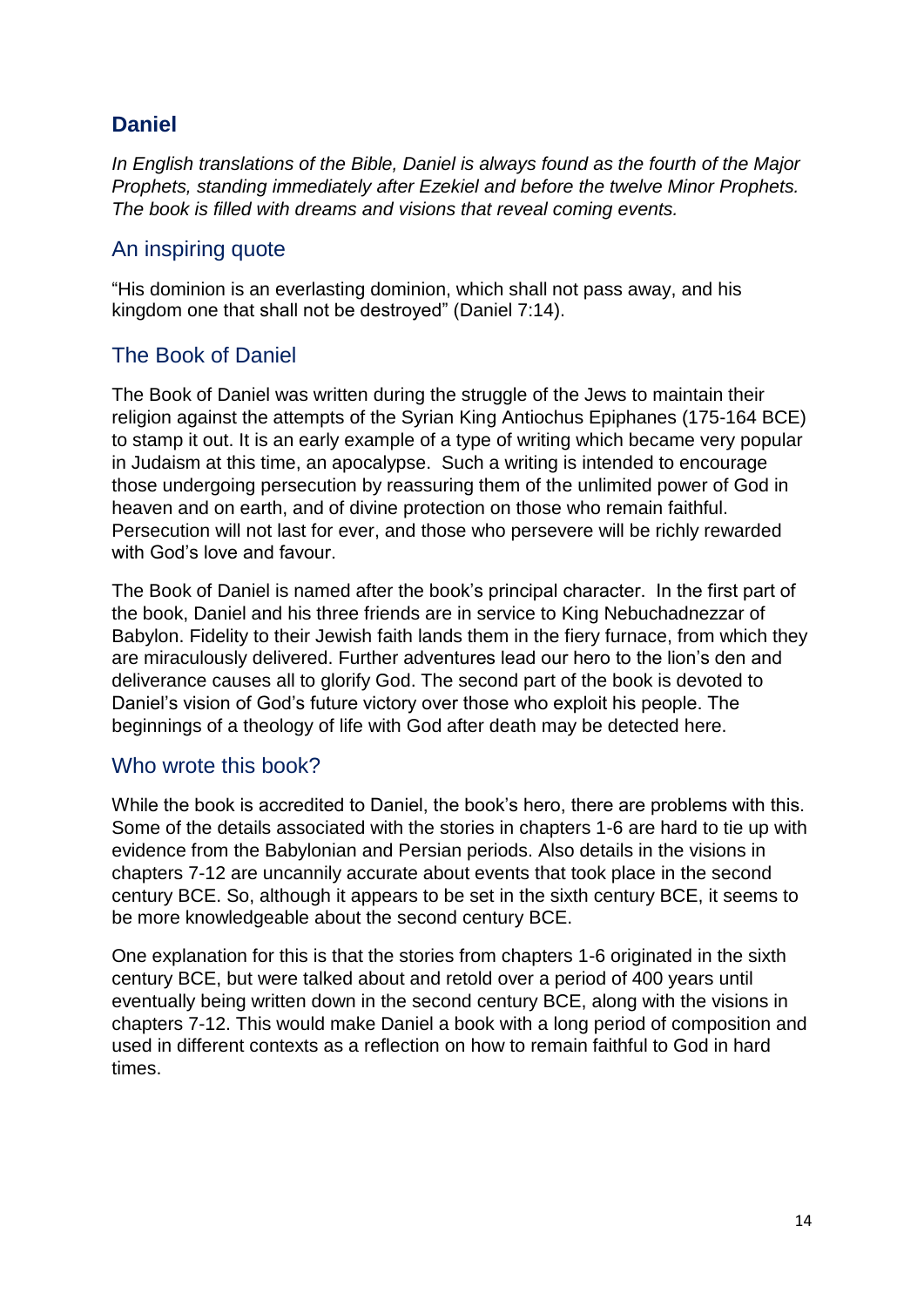# What kind of book is it?

This book is a historical story and apocalypse. The first six chapters are very much like other stories in the Old Testament (such as Ruth or Esther). These stories exist to reflect on live issues and offer advice (like how to treat foreigners – Ruth; why to celebrate Purim – Esther; and how to live faithfully in a foreign land – Daniel).

The second six chapters are of a very different kind. They consist of a range of visions which are reminiscent in some ways of the Book of Revelation. They contain weird beasts, violent battles between good and evil but beneath everything a certainty that God was in control. There are only two full apocalypses in the Bible (Daniel and Revelation) but outside of the Bible, this was a very common way of writing, the most common in fact between around the second century BCE and the sixth century CE. The word apocalypse means revelation and points to the fact that all these books seek to reveal God's role in the world even where he appears to be absent.

### Liturgical notes

Readings from Daniel provide background to the final triumph of Christ. At Mass, the heavenly investiture of the Son of Man (Daniel 7:13-14) is therefore read on the Feasts of the Transfiguration and of Christ the King. Daniel is also read on weekdays in the final week (Year I), preparing for the annual emphasis at the end of the liturgical year on the final coming of Christ.

#### How is the book structured?

- 1-6 Daniel at Court in Babylon
- 7-12 Daniel's visions
- 13 Susanna
- 14 Bel and the dragon

#### Something for today

God is present in the world even where he appears to be absent.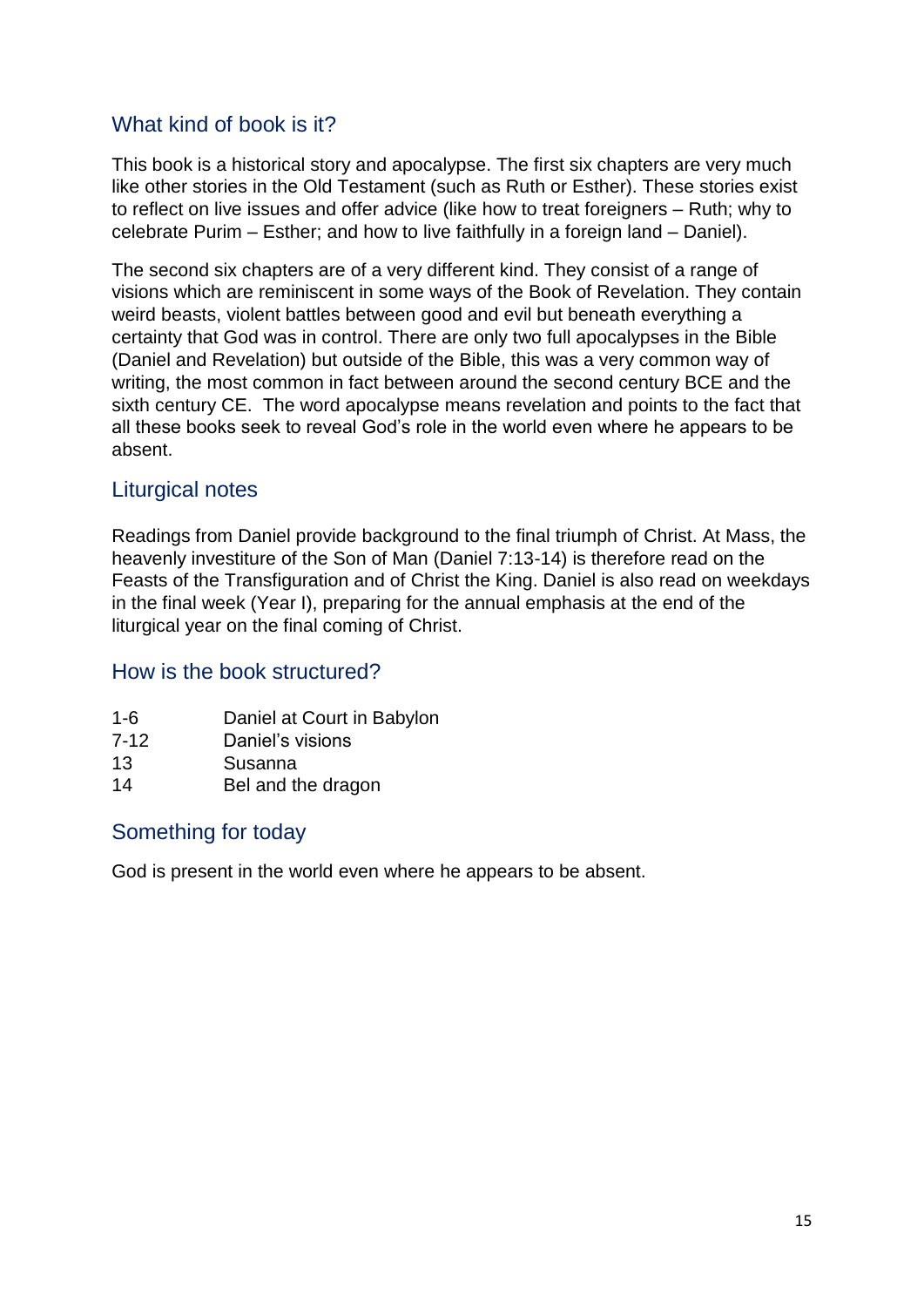### **Hosea**

*The prophet Hosea in the 8 th century BCE protested violently against Israelite religious practices.*

#### An inspiring quote

"For I desire steadfast love and not sacrifice, the knowledge of God rather than burnt offerings" (Hosea 6:6).

### The Book of Hosea

Hosea came from the north and preached at the same time as Amos. He discovered the tenderness of God through personal experience. He loved his wife, although she behaved badly towards him; through his love he succeeded in restoring to her the feelings she had had when she was young. This is how God loves us: not because we are good, but so that we can become good (Hosea 1-3).

The book begins with God's command to Hosea to marry an unfaithful wife who he loved passionately and the first few chapters describe what happened when he did so. Chapter 4 onwards contains a range of messages from God via Hosea, first to the people of Israel (chapters 4-11) and then to the people of Israel and Judah (chapters 11-14), about the anger God felt because of their betrayal of him through injustice, corruption and their worship of other gods. Woven between these messages of doom are some messages of hope, pointing to what God's people can look forward to beyond the times of trouble.

#### Who wrote this book?

The author is announced as Hosea in verses 1:1-2. He was a prophet to the Northern Kingdom of Israel. Hosea, in Hebrew, means salvation but Hosea is popularly termed "the prophet of doom".

#### What kind of book is it?

This book is made up of prophecies from God to his people. Where the book is unusual – though not unique – are its symbolic prophecies. Hosea's marriage to Gomer in Hosea 1-3 symbolizes the relationship between God and his people – her infidelity is seen as Israel's infidelity; Hosea's hurt and anger at this to be God's hurt and anger.

### The themes of the book

The themes of this book include:

(1) *the horror of faithlessness to God.* The importance of remaining steadfastly loyal to the Lord is not a regional concern; all God's people in all parts of the world are constantly tempted to compromise or even abandon faithfulness to God.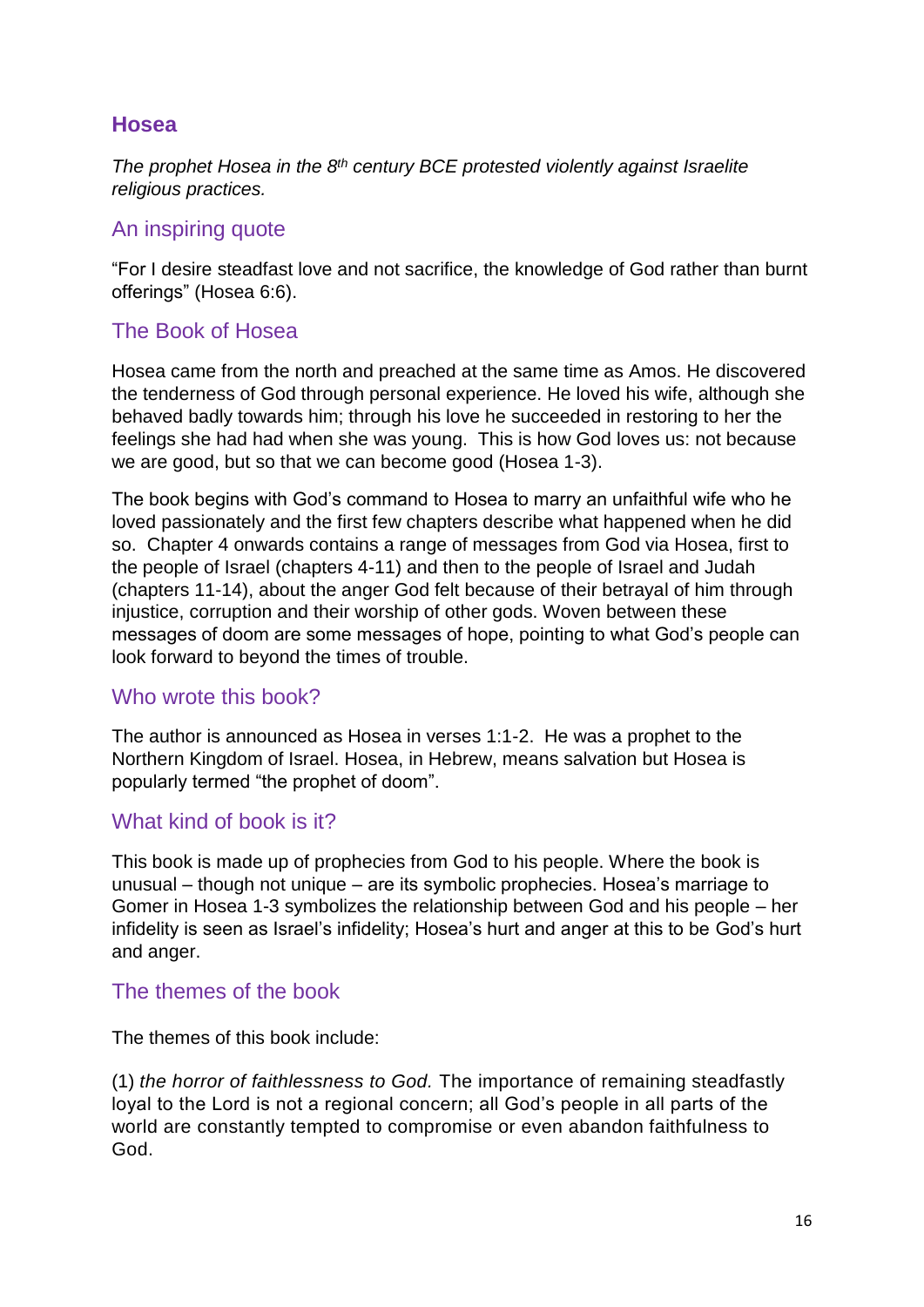(2) *God's deep compassion for his people.* Despite his people's utter faithlessness over many generations, God cannot forsake them once and for all. "How can I give you up, O Ephraim? How can I hand you over, O Israel? . . . My heart recoils within me; my compassion grows warm and tender" (Hosea 11:8). God speaks to his wayward people in terms of deep affection. He has bound himself to them, and while he must discipline them, even the pain of discipline will serve to restore them (Hosea 1:6–7; 2:14–23; 3:1–5; 11:8–11; 14:4–5).

(3) *Divine sovereignty and rule.* Almost one hundred times throughout Hosea, God speaks in the first person: "I . . ." It is the Lord who will judge his people; it is the Lord who will bring punishments on his people; and yet it is the Lord who will have mercy on his people. The affairs of his covenant people, and the affairs of the nations of the world, are in God's hand.

### During the Church year, we hear readings from

Hosea's message of God's passionate love for his people and his call for renewed fidelity have lost none of their relevance for today. At Mass, Hosea is read on a semicontinuous basis in July on weekdays Monday-Friday of Week 14 (Year II).

Hosea was the inspiration for the hymn, "Come back to me with all your heart" (Hosea 14:1). (You can listen to it here: [www.youtube.com/watch?v=84Z5pBxtUuk\)](http://www.youtube.com/watch?v=84Z5pBxtUuk)

### How is the book structured?

1:1 Introduction 1:2-3:5 Hosea's marriage as a metaphor for the covenant between God and his people 4:1-11:11 God's lawsuit against Israel, ending with a prophecy of hope 11:12-14:19 God's lawsuit against Israel and Judah ending with a prophecy of hope

#### Something for today

Believers today can be confident that as they trust him wholeheartedly, they cannot finally be separated from the Lord's love for them, even amid suffering, persecution, sickness, and economic hardship. This is great encouragement for believers around the world today.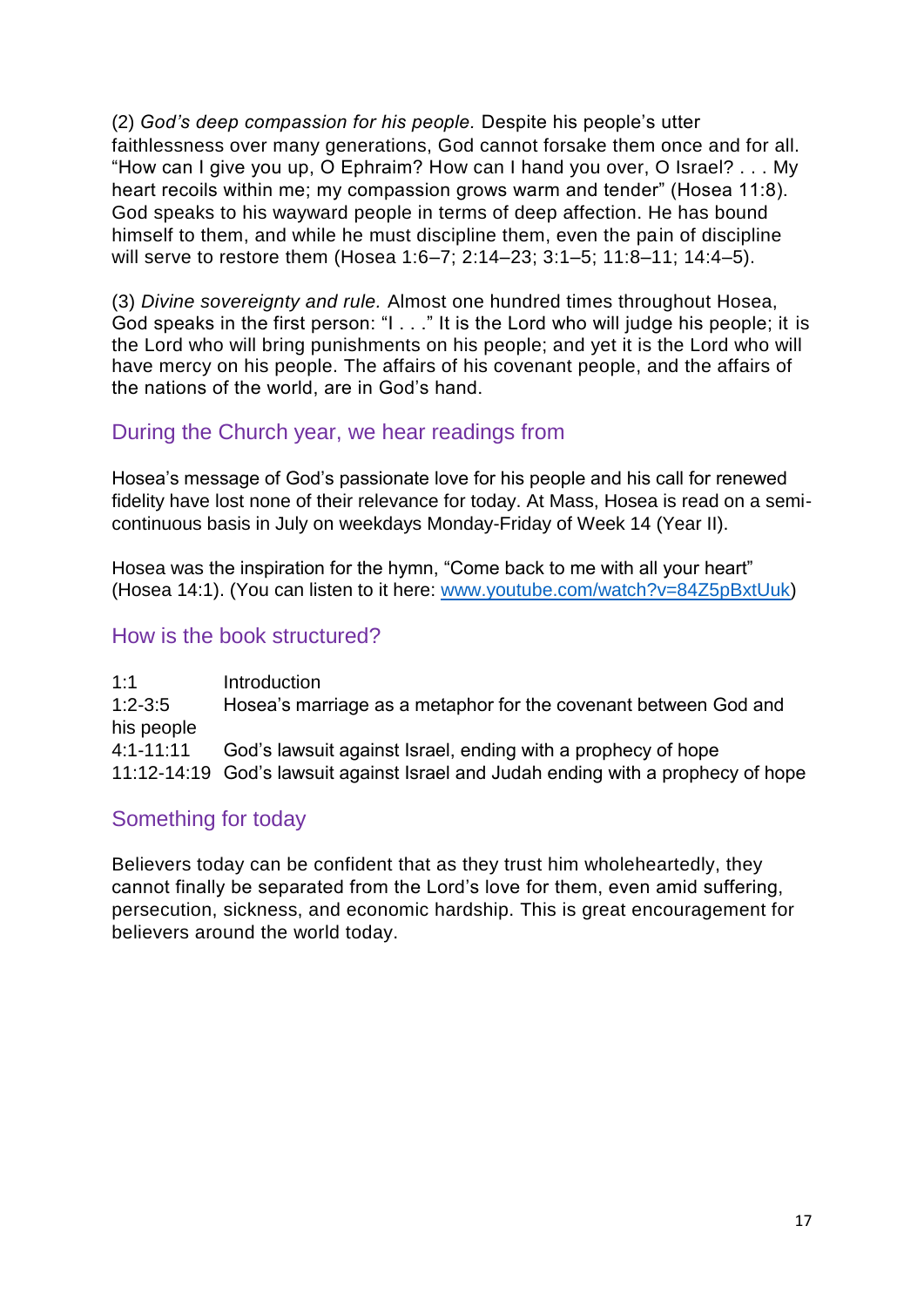#### **Joel**

*The book of Joel is a difficult book to classify. It seems to be as much a liturgy of penance as a collection of prophetic oracles.*

#### An inspiring quote

"Yet, even now, says the Lord, return to me with all your heart, with fasting, with weeping and with mourning; rend your hearts and not your clothing. Return to the Lord, your God, for he is gracious and merciful, slow to anger and abounding in steadfast love, and relents from punishing" (Joel 2:12-13).

### The Book of Joel

The opening section of the book of Joel focuses on a plague of locusts that descends on the land and causes famine. Joel sees this as a call to repentance. The second half of the book sees God responding and promising to remove the locust plague.

We don't know when this 'ecological' prophet preached. The pollution everywhere seemed to him to be a sign of the coming of the day of the Lord, the day when God would lay bare people's sins. However, God would put his spirit into those who had been stripped in this way and those who call upon the Lord shall be delivered and saved (Joel 2:32).

The book ends with a speculation about what the final day of the Lord will be like (as opposed to this temporary one): that day, Joel says, will see God's justice fully enacted in the world. The nations who have opposed God will be punished and Israel will be blessed. Ultimately, all the nations will recognise Yahweh in that day (Joel 3:17).

#### Who wrote this book?

Joel, son of Pethuel, is said to be the author of the book; but we know nothing about him.

#### What kind of book is it?

The Book of Joel is the second of the 12 Minor Prophets. The striking feature of this book is that it is very like the Psalms of Lament. It begins with a problem, something to grieve for, states with confidence that God will act and ends in praise of the God who saves.

#### The theme of the book

The theme of judgement runs all the way through this book. The locust plague is seen as God's judgement on his people and Joel looks forward to a greater day of judgement in the future. It is hard not to feel uncomfortable as you read this.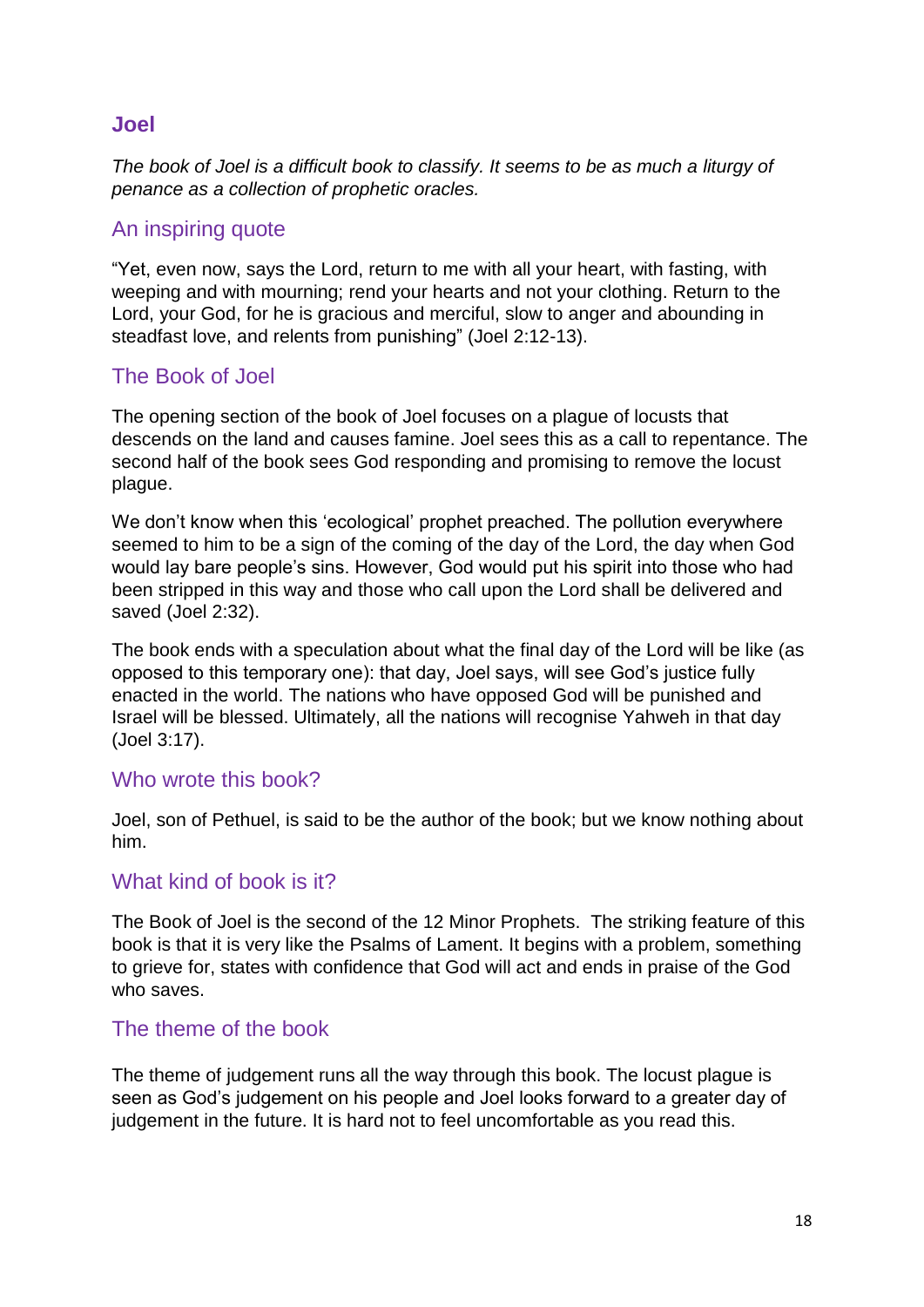### Liturgical note

The Church follows Peter's speech at Pentecost in taking up the emphasis in Joel (3:1) on the coming of the Spirit at the last times, and on the threatening nature of the final judgement. So Joel provides the first reading for Ash Wednesday, and for the Vigil of Pentecost. At Mass, two passages from Joel are also read on Friday and Saturday in October on weekdays of Week 27 (Year I). Joel is telling the priests to put on sackcloth and lament; it is a day of darkness and gloom.

#### How is the book structured?

| introduction                            |
|-----------------------------------------|
| the locust plague                       |
| God hears the people's cry and responds |
| what will happen on the day of the Lord |
|                                         |

#### Something for today

The point is that it is in God's time — not ours — that justice will come.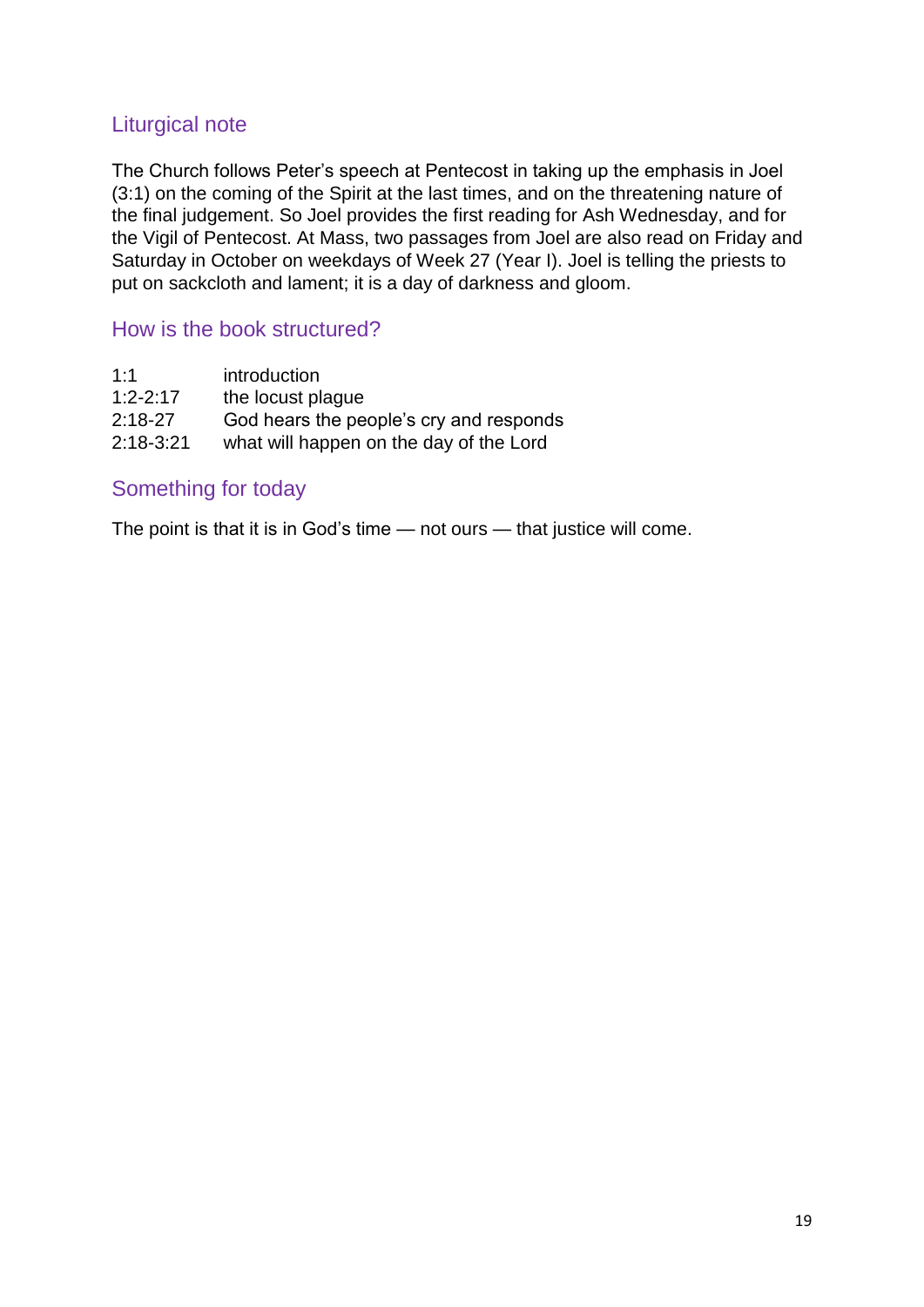# **Amos**

*The basic message of Amos stresses God's moral rule over the entire world and the divine demands for justice and concern for the outcast or oppressed. Amos has a surprising universalism in his outlook: God cares for every nation.*

#### An inspiring quote

"The days are coming," declares the Sovereign Lord, "when I will send a famine through the land – not a famine of food or a thirst for water, but a famine of hearing the words of the Lord" (Amos 8:11).

### The Book of Amos

Amos was a shepherd and a prophet from Tekoa, near Bethlehem on the edge of the Judean desert. He was one of the first, perhaps the first of the prophets whose work was written down, though the book as we have it now has been slightly elaborated.

On two occasions, Amos speaks of his call. He describes it (Amos 7:10-17) and he tries to make sense of it (Amos 3:3-8). A prophet is someone who is taken into the council of God and thereafter sees everything in the light of it, trying to decipher God's plan in his life and in the events of his time. His social teaching is based on the covenant; it is not an assurance which allows people to live in any way they like. It is a responsibility. "You alone, of all the families of the earth have I acknowledged" God declared "therefore I will punish you for all your sins" (Amos 3:1-2).

If God punishes people, it is to bring about their conversion. His warning that the punishment would be "a famine of hearing the words of the Lord" (Amos 8:11) was a token of God's highest displeasure. At any time, and mostly in a time of trouble, a famine of the word of God was the heaviest judgment, for when they find themselves besieged by the enemy, they will find no prophet, no one to lighten their distress.

#### Who wrote this book?

As with many of the prophetic books, these are thought to be the words of Amos, though they may have been collected and written down by someone else.

#### What kind of book is it?

This is a book of prophecy. Amos is a collection of Amos' prophecies, which also contains a biographical account of conflict between Amos and Jeroboam, the king of Israel at the time, and a few fragments of psalms.

#### The themes of the book

The major themes in the book of Amos – judgment, injustice, lament, the sin of God's people, repentance – are not easy subjects. Reading them today we may well be tempted to downplay the force of the message and dilute the challenge; but, this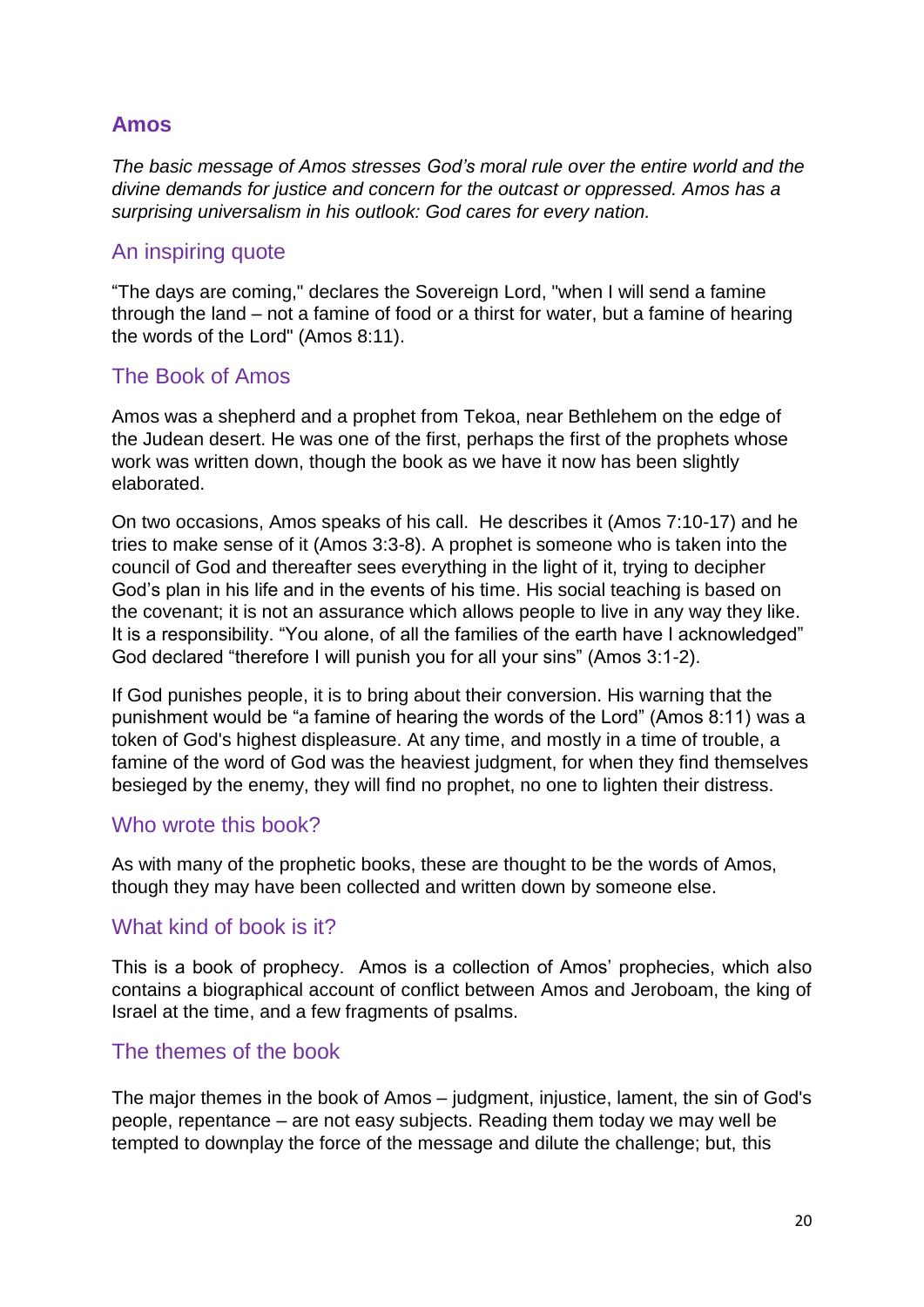message lands on the Church today with as much force and necessity as it landed on the people of God 2,700 years ago.

# Liturgical notes

The insistence of Amos on social justice and the care of the needy echoes powerfully in our day. In July, on the 15<sup>th</sup> Sunday (Year B), his mission is compared to that of Jesus' disciples. In September, on the 25<sup>th</sup> Sunday (Year C), his warning against fraud introduces the parable of the Crafty Steward; and, on the following Sunday, his warning against luxurious living introduces the parable of the Rich Man and Lazarus. In June, on weekdays, this prophecy is read during Week 13 (Year II).

### How is the book structured?

- 1:1-2 opening introduction
- 2:3-2:16 judgements against nations surrounding Israel
- 3:1-6:14 judgements against Israel
- 7:1-9:10 five visions of judgement including a confrontation between Amos and Jeroboam
- 9:11-15 hope for the future

### Something for today

The prophecy of Amos carries an important message for the Church today. In light of massive worldwide needs such as poverty, lack of clean water, malnutrition, and inadequate medical care, climate change, some believers must go out to those parts of the world where help is needed.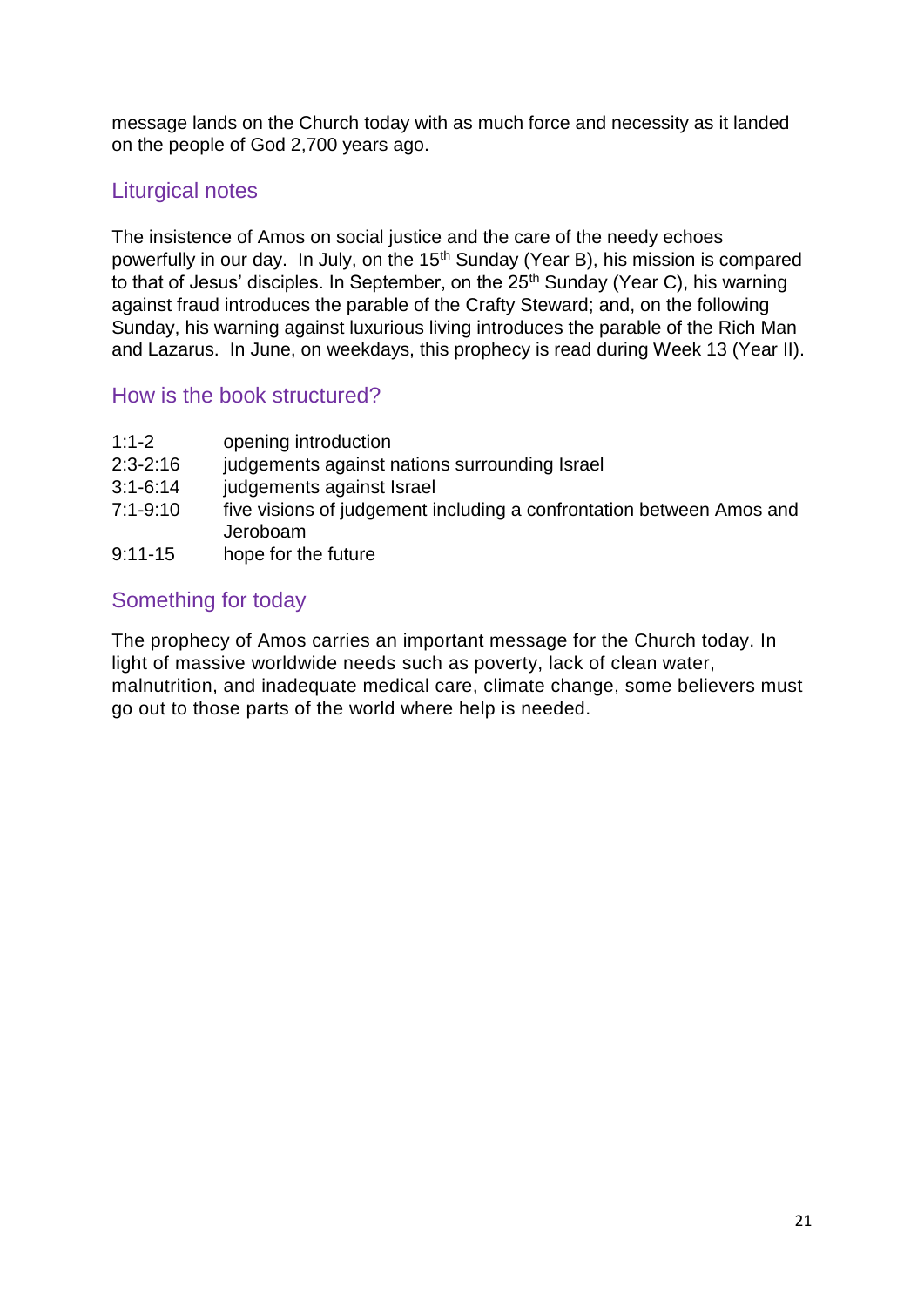### **Obadiah**

*The small book of Obadiah, whose 21 verses make it the shortest book in the Old Testament, gives us another picture of the terrible conditions in Judah during the period of exile.*

#### An inspiring quote

*"The day of the Lord is near for all nations. As you have done, it will be done to you; your deeds will return upon your own head"* (Obadiah 1:15).

### The Book of Obadiah

This Book of Obadiah, the shortest of all the prophetic books, is named after the prophet Obadiah, a native of Judah. In it, judgement is uttered against the kingdom of Edom because of how it treated Judah and Jerusalem. It is set at the time of the exile and destruction of Jerusalem by the Babylonians in 587 BCE and criticises Edom for looting Jerusalem when the city was at its lowest ebb. The book holds up as a vision of a time when Judah's enemies will be defeated and Judah will be restored once more. It is an unusual prophecy in that it defends Judah entirely and is not interested in anything that Judah might have done wrong in the run up to the exile.

Obadiah is one of the angry books of the Bible, and, as with a number of the psalms, challenges us to think deeply about how we express our more negative emotions to God. Having said that, the message of Obadiah is that despite Israel's sin, God will judge those who afflict his people (Obadiah1–15) and he will restore his people (Obadiah 16–18), who then will be an everlasting blessing to the whole world (Obadiah 19–21).

#### Who wrote this book?

The prophet Obadiah wrote this book; although there is little evidence about him either in this book or elsewhere. All we know is that he lived at the time of the exile – though probably had not been taken to Babylon as he was there to see the aftermath – and protested at what the Edomites had done.

#### What kind of book is it?

This book is a very short book of prophecy, revealing the anger and resentment felt by the people of Judah that the Edomites, their near neighbours were prepared to cash in on their time of devastation.

#### The themes of the book

*The danger of pride.* Throughout the Bible we are taught that God opposes pride and is drawn to humility. Pride was precisely Edom's problem: "Your pride of heart has led you astray, you whose home is in the holes in the rocks in your lofty dwelling, who say in your heart, 'Who will bring me down to the ground?' …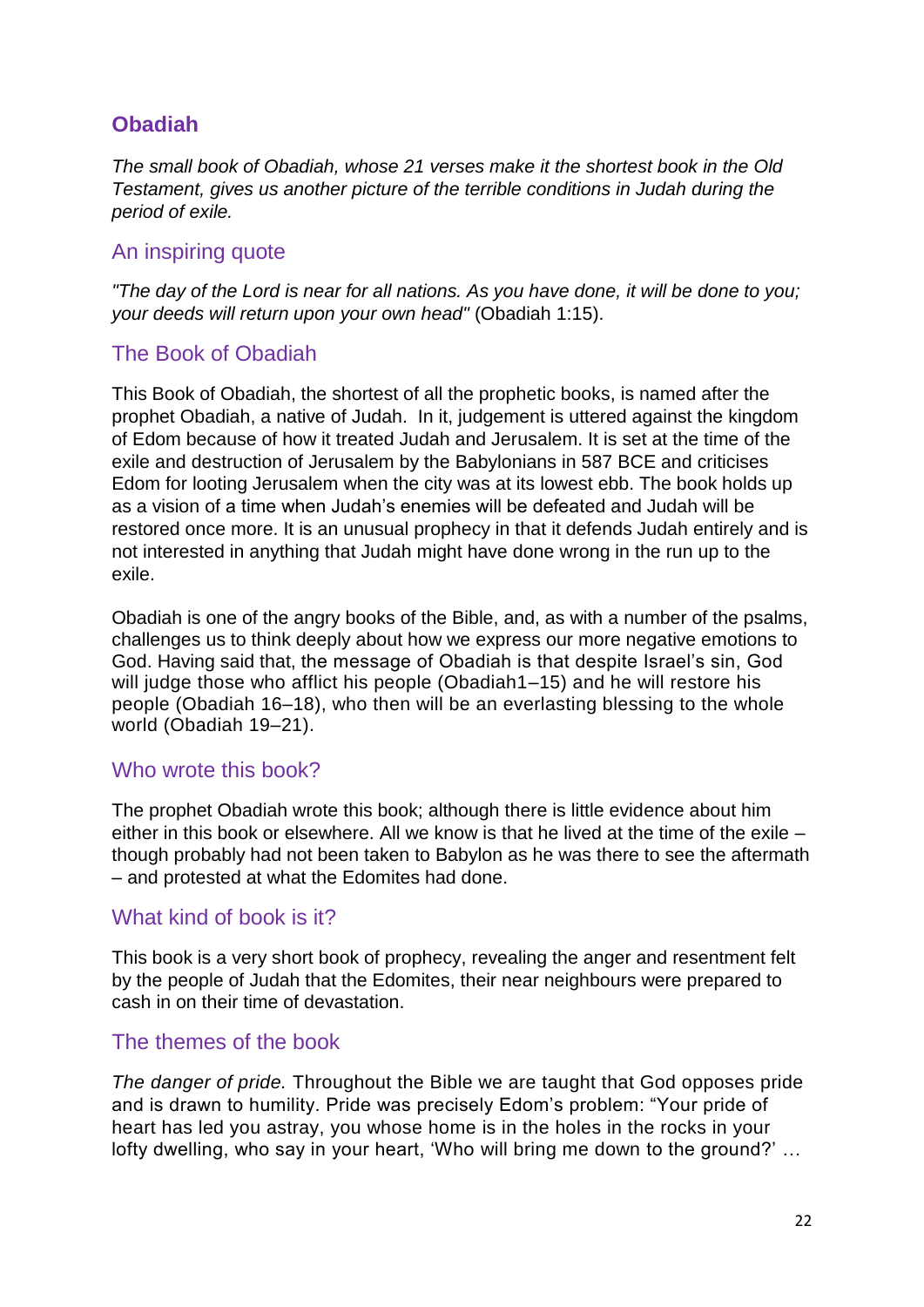though you soared like the eagle, though you set your nest among the stars, I would still fling you down again – it is the Lord who speaks" (Obadiah 3–4).

*Divine retribution.* "As you have done," says the Lord, "it shall be done to you; your deeds shall return on your own head" (Obadiah 15).

*The universal kingdom of God.* The closing verses of Obadiah ring with the glorious promise of a spreading international kingdom under the people of God, "and the kingdom shall be the Lord's" (Obadiah. 21).

#### Liturgical note

The Book of Obadiah is not used at Mass nor in the Liturgy of the Hours.

#### How is the book structured?

| vv 1-4        | introduction                                           |
|---------------|--------------------------------------------------------|
| $vv$ 5-9      | judgement on Edom is pronounced                        |
| $vv$ 10-14    | how Edom sinned against Judah                          |
| vv 15-18      | the punishment that will happen on the day of the Lord |
| $v$ $v$ 19-21 | a vision of the restoration of Israel                  |

### Something for today

Our God is a God of unswerving justice who will do only what is right and just. This is a severe and sober caution for those who oppose the people of God, yet it also gives great hope to God's people as they experience affliction of various kinds around the world. Whatever is done to them by those hostile to the gospel will one day be repaid by God himself.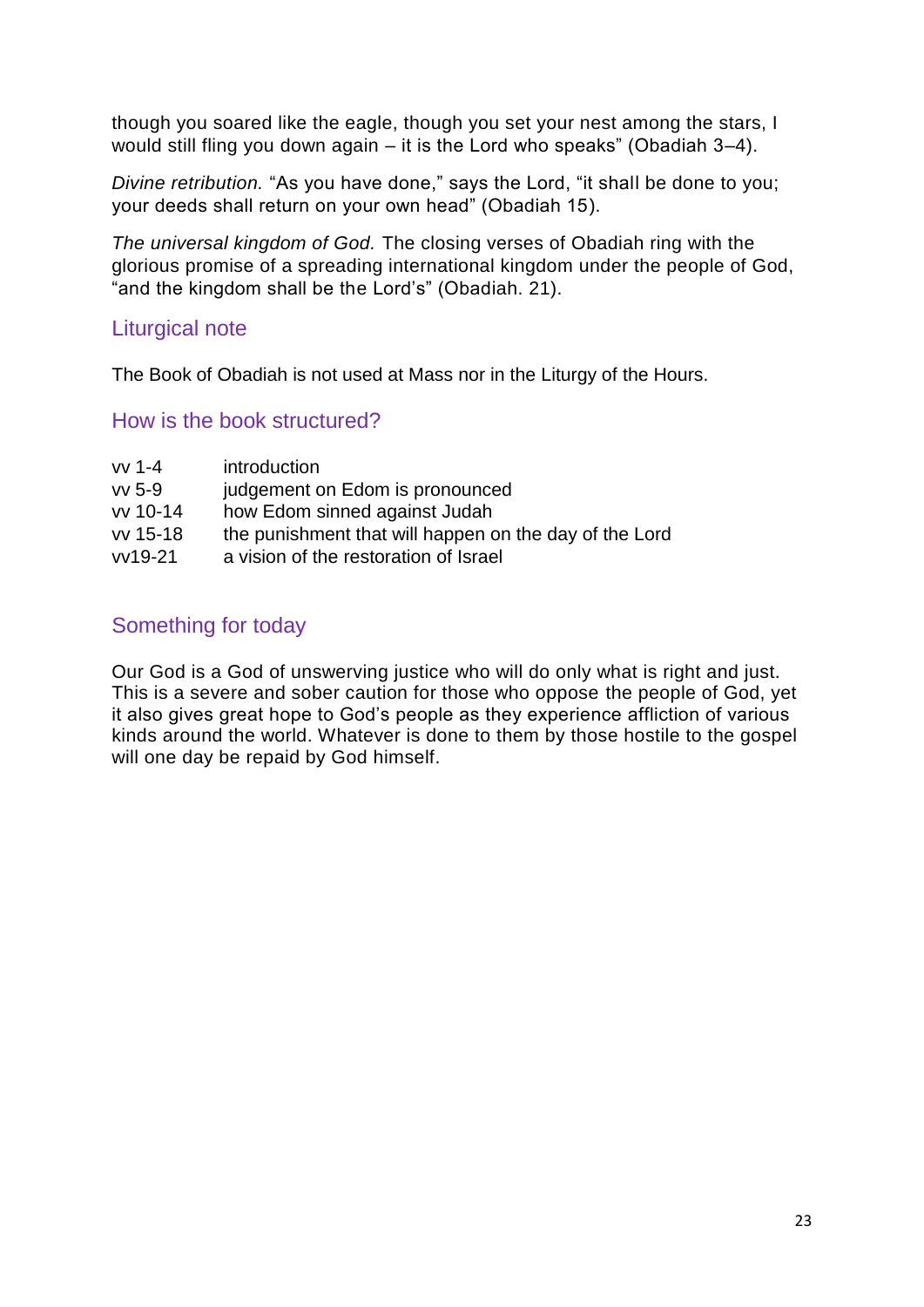### **Jonah**

*Jonah is found among the prophetic books; but it is totally unlike any other prophetic book. It is the story about a prophet; and, right from the beginning, we are warned to take this prophet with a grain of salt.*

#### An inspiring quote

"In my distress I called to the Lord, and he answered me" (Jonah 2:2).

#### The Book of Jonah

This entertaining tale of the disobedient prophet and the responsive people of Nineveh is a satire on Israel's self-righteousness. It is one of the best-loved stories of the Old Testament. God called Jonah to prophesy to Nineveh (the capital of Assyria) and call them to repentance. Jonah was, to say the least, reluctant and fled in the opposite direction (Jonah 1:3).

Jonah found a ship going to Tarshish; he paid the fare and went aboard to sail with the others to Tarshish, away from the word of the Lord. But the Lord hurled a mighty wind upon the sea, and such a great storm came upon the sea that the ship was in danger of breaking up (Jonah 1:4). The men cast lots to find out just who might be responsible for this disaster – and the lot fell on Jonah; and the men realised that Jonah had fled from the Lord's presence (Jonah 1:7, 10). The storm was growing worse and worse – so Jonah told them to throw him overboard into the sea (Jonah 1:11-12), whereupon the sea ceased its raging (Jonah 1:15). Now the Lord had prepared a great fish to swallow Jonah up and he remained in the belly of the fish for three days and three nights (Jonah 1:17).

Jonah prayed to God for help. The fish regurgitated Jonah (Jonah 2:10); and he continued on to Nineveh where he called the people to repentance. They repented and Jonah was upset with God. Outside the city, he sat down and waited for God to wreak vengeance on the city, which didn't happen. Because of their repentance, God changed his mind (Jonah 3:10). Jonah was angry and remonstrated with God. God caused a plant to grow to shadow him from the sun and then killed it. Jonah was upset again. The book ends with a question from God to Jonah about whether he was right to be merciful or not.

#### Who wrote this book?

No one knows anything about the author of this book; but it must have been someone with a great sense of humour.

#### What kind of book is it?

This book is prophecy with a twist. Jonah was a terrible prophet – reluctant, grumpy and easily upset. In contrast, the people (all non-Israelites) with whom he engaged, behave impeccably.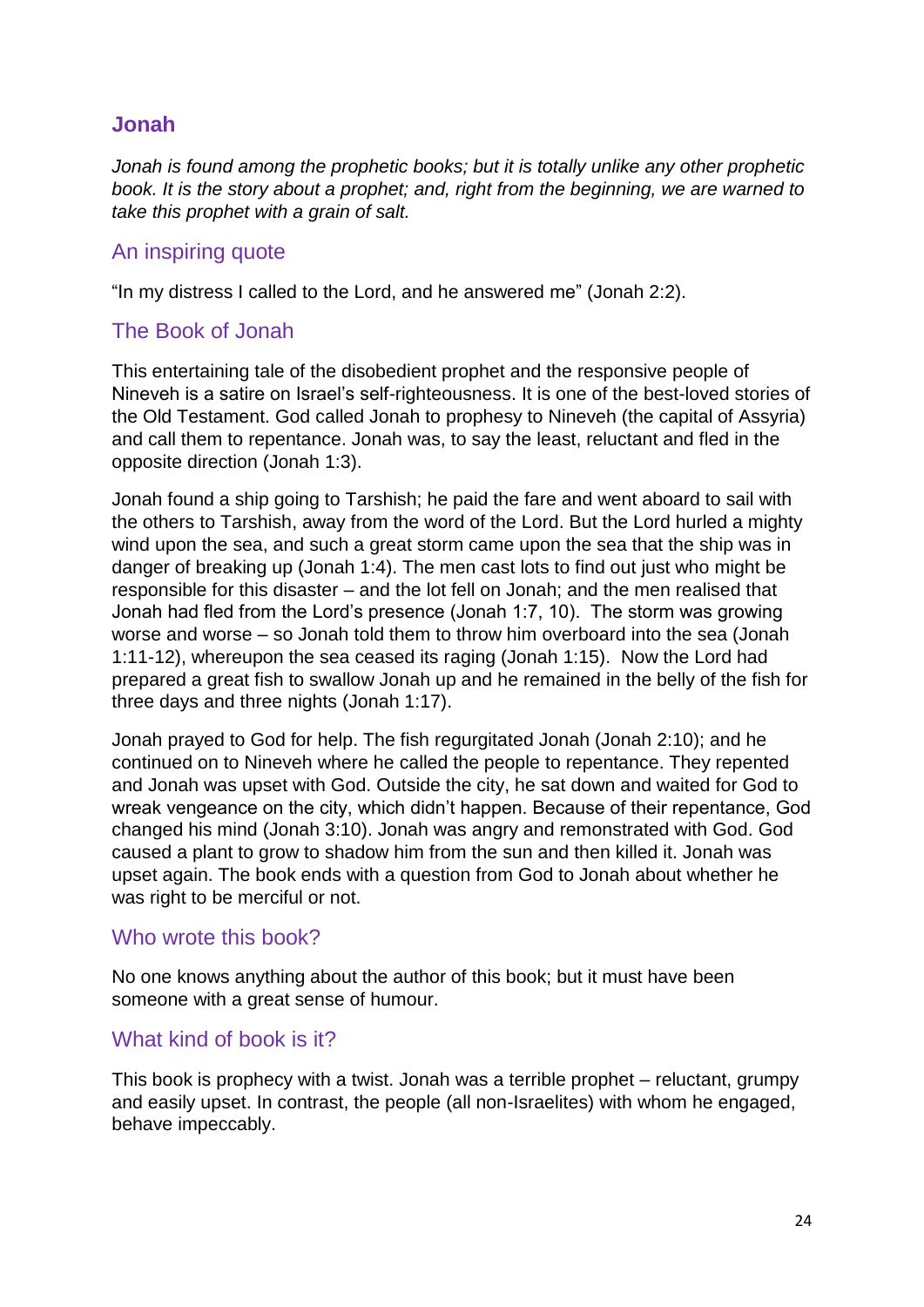### The themes of the book

The compassion of God is the key theme of Jonah. It is the note on which the book ends, as the Lord asks a despondent Jonah, "Should not I pity Nineveh, that great city, in which there are more than 120,000 persons who do not know their right hand from their left, and also much cattle?" (Jonah 4:11). God's merciful compassion is not restricted to insiders. His mercy is for all who repent. Divine compassion is shown not to those who think they deserve such compassion but to those who receive it with repentance and humility—as the Ninevites did.

Other themes include God's sovereign purposes and the universal need for grace. God does whatever it takes—from a storm at sea to a great fish to the miraculous response of repentance by the Ninevites—to bring his boundless compassion to the nations. The Ninevites needed grace for their wickedness. But Jonah, the insider, the prophet, also needed grace. He was shown grace in the belly of the fish, and yet his heart remained stubborn even at the end of the story. He is resentful, refusing to feel the same pity for Nineveh that he felt for a small plant (Jonah 4:5–10). In short, he is a sinner—a hard-hearted man who is in need of mercy, the same mercy that God extended to the Ninevites.

#### Liturgical Note

The message of Jonah who satirises the professionally religious, remains valuable (and uncomfortable) even in the Church today. Jonah is read in January on the 3rd Sunday (Year B) to prepare for John the Baptist's message of repentance to the selfrighteous. On weekdays, Jonah is read in October from Monday to Wednesday in Week 27 (Year 1).

#### How is the book structured?

| $1:1 - 17$ | Jonah's call and flight |  |
|------------|-------------------------|--|
|            |                         |  |

- 2:1-10 Jonah's prayer from the belly of a fish
- 3:1-10 Jonah's reluctant message of repentance
- 4:1-11 Jonah's lesson about the goodness of God

#### What is God conveying in this story?

The message of Jonah is an urgent call for the global church to extend to others the compassion they themselves have received. One way we can do this today is through tangible acts of love such as financial generosity, hospitality, sharing of resources and personal possessions, and advocacy on behalf of those in need politically or socially.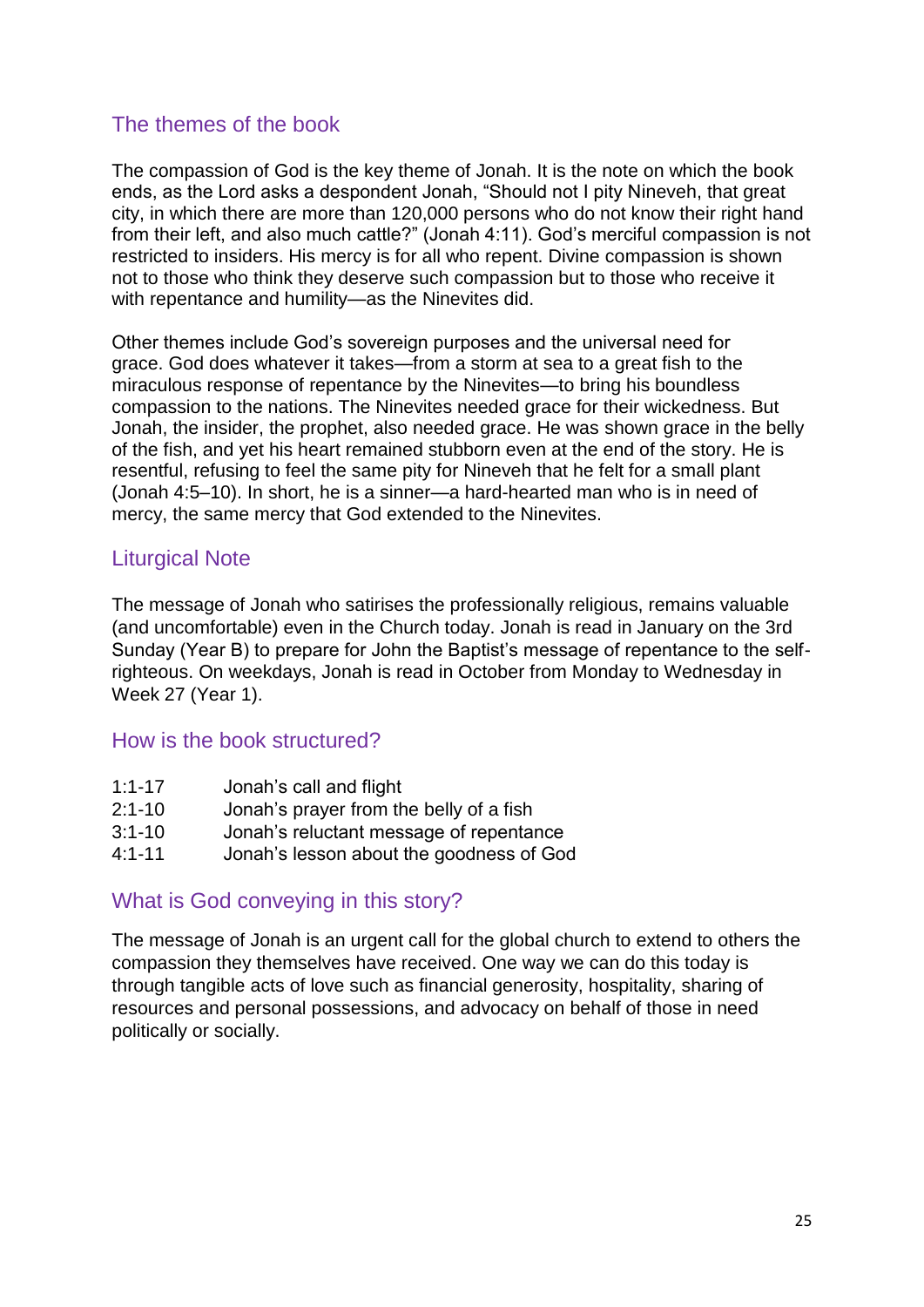### **Micah**

*If Isaiah seemed to be totally concerned with the behaviour and life of Jerusalem the capital city, and with the presence of the holy God that dwelt in its midst, Micah seems nearly the opposite.*

#### An inspiring quote

"What does the Lord require of you, but to act justly, to love mercy and to walk humbly with your God" (Micah 6:8).

#### The Book of Micah

The prophet Micah prophesied at a similar time to the prophets First Isaiah, Amos and Hosea. Much of his prophecy pronounces disaster for Samaria if they will not mend their ways, a disaster realised at the Sack of Samaria in 721BCE. He uses the imagery of the countryside, owls, jackals and especially sheep and shepherding, as well as the imagery of arable harvest, gleaning, vines and figs.

Whereas Hosea and Amos prophesied in the northern Kingdom of Israel, Micah and First Isaiah prophesied in the southern Kingdom of Judah, though their messages were addressed to both nations. Like the other three prophets, Micah condemned the attitude of the wealthy, particularly the way in which they oppressed the poor with their actions, for insincere worship and venal priests, for its corrupt judges and cheating traders.

God acknowledges repentance. A most memorable text is Micah 6:8: "What does the Lord require of you, but to act justly, to love mercy and to walk humbly with your God".

#### Who wrote this book?

The prophet Micah probably spoke most of the words contained in this book although considerable parts of it reflect post-exilic times and must be credited to some who cherished the words of the prophet and added to them.

#### What kind of book is it?

This is a book of prophecy. An unusual feature of Micah is that its subject matter changes abruptly from judgement to hope and back again, which makes it hard to read in one go.

#### The theme of the book

The theme of the book is being God's chosen people and – despite their sin – God will restore humanity from all the nations of the earth as anticipated in Micah 4:15. This restoration is beautifully expressed in the words of worship that close Micah's prophecy: "Who is a God like you, pardoning iniquity and passing over transgression for the remnant of his inheritance? He does not retain his anger forever, because he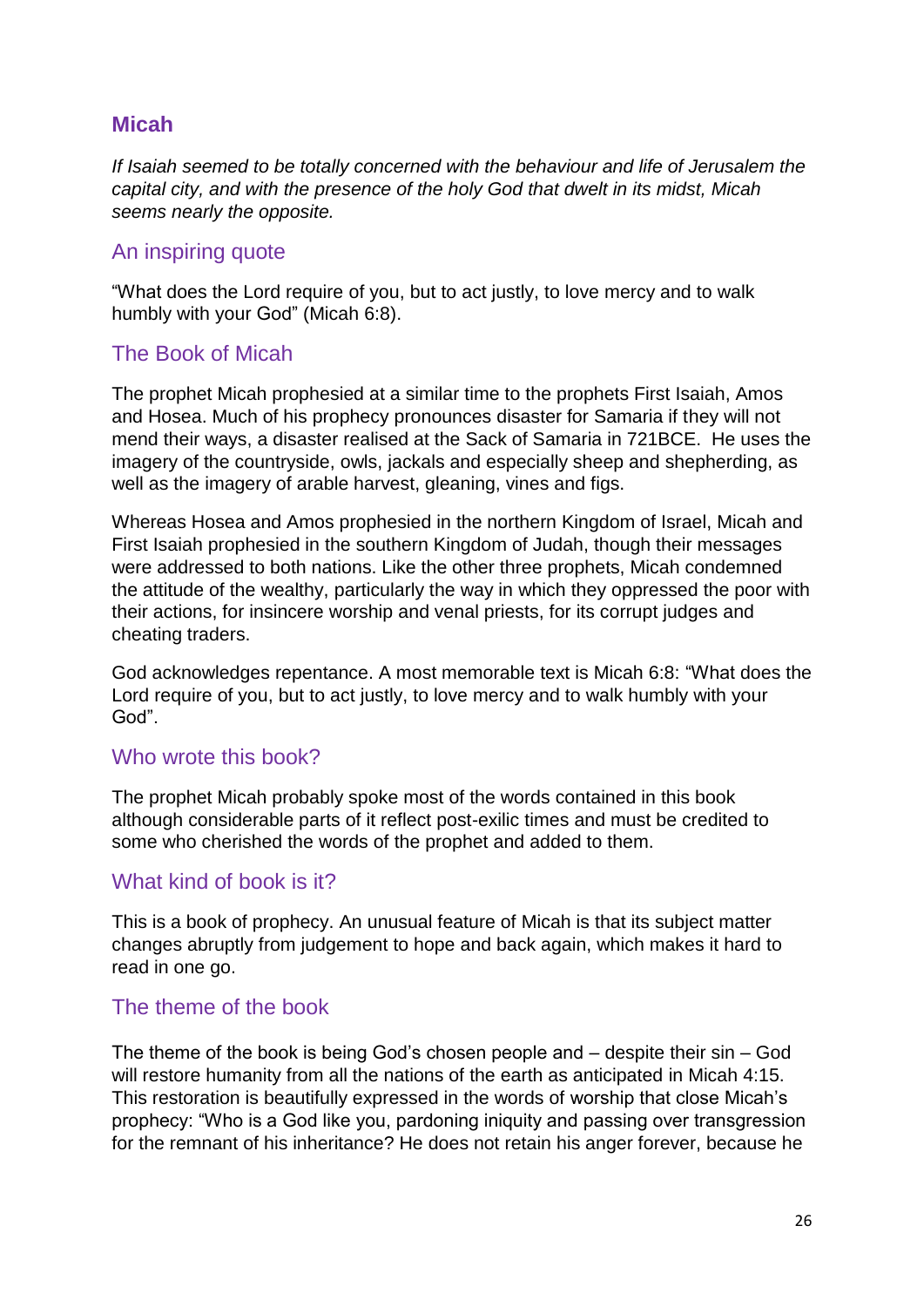delights in steadfast love. He will again have compassion on us; he will tread our iniquities underfoot" (Mic. 7:18–19).

### Liturgical notes

On the final Sunday of Advent in Year C, Micah's promise of the Messiah prepares for Elizabeth's greeting of Jesus in Mary's womb. His prophecy is read at Mass also in July on some weekdays of Week 16 (Year II).

### How is the book structured?

| $1:1 - 2:11$ | the looming disaster for both Israel and Judah   |
|--------------|--------------------------------------------------|
| $2:12-13$    | a short word of hope                             |
| $3:1 - 12$   | messages of condemnation against corrupt leaders |
| $4:1 - 5:15$ | mixed messages but with a strong strand of hope  |
| $6:1 - 7:7$  | God's lawsuit against Israel                     |
| $7:8-20$     | a liturgy of repentance                          |

### God Speaks to us today

Micah's major criticisms of the leaders were clear. Do you think, through Micah, that God is saying that today's leaders are risking the same criticism?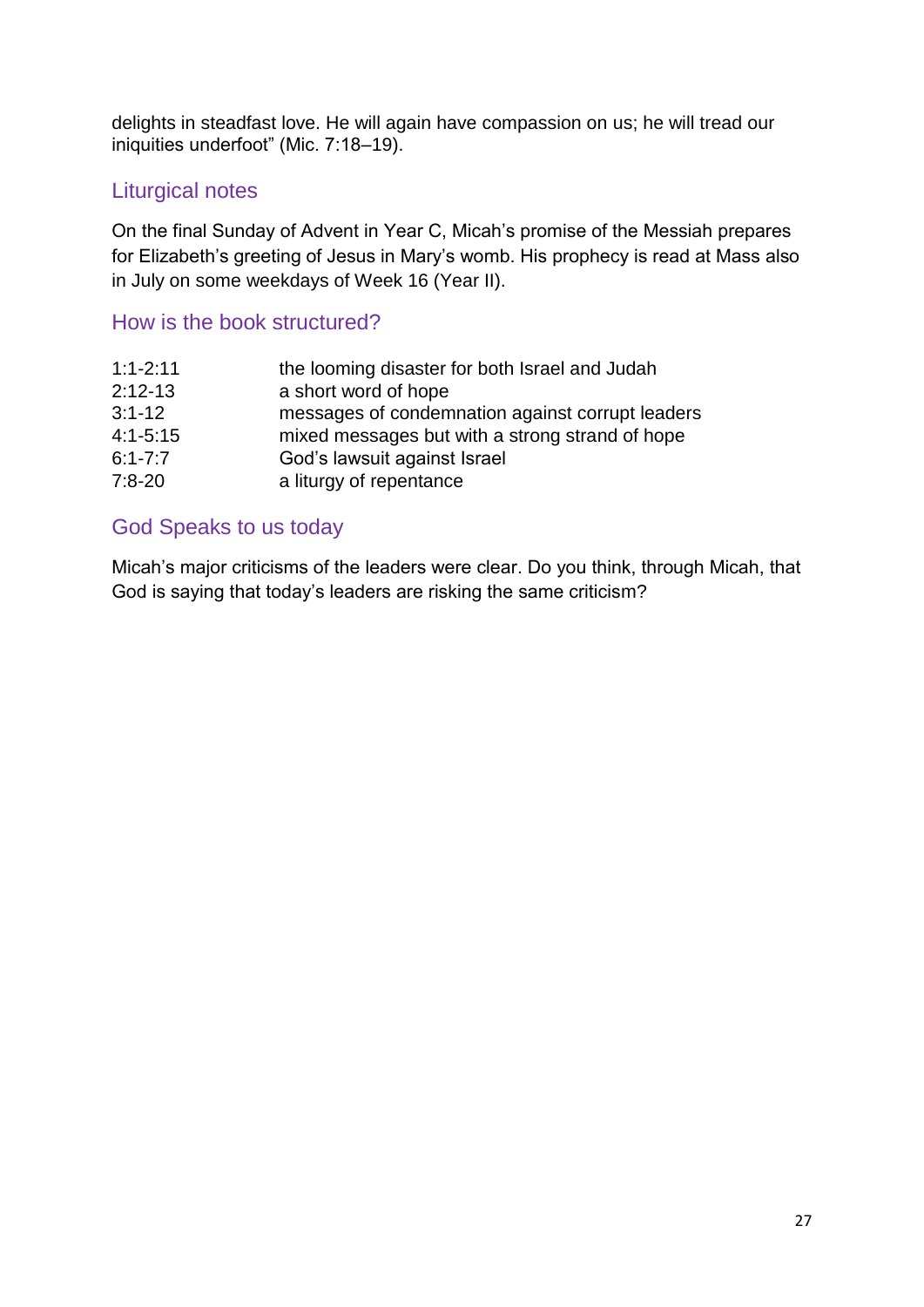### **Nahum**

*Zephaniah had lived before Josiah's reform and focused his zeal mostly against the evils of idolatry and faithlessness in Judah itself. Nahum provides a different view taken from within the time of reform and directed mostly against the evil in Assyria.*

#### An inspiring quote

"The Lord is good, a stronghold in a day of trouble; he protects those who take refuge in him, even in a rushing flood" (Nahum 1:7-8a).

#### The Book of Nahum

The Book of Nahum is a vivid psalm on the wrath of the Lord (Nahum 1:1-8), and a short interchange about the unexpected delivery of Judah (1:9-2:1), precedes the main subject of the prophecy, pitiless exultation at the destruction of Nineveh. Nahum has visions of chariots fighting at the overthrow of Nineveh long before it happened and he sees the ruin of the Assyrian capital. It is a vengeful poem and it shows the violent hatred felt for Nineveh, the capital of Assyria, which had sacked Samaria in 721 BCE. It was, in turn, sacked by the Babylonians in 612 BCE.

The book reflects the joy which greeted the news that Nineveh, the capital of hated Assyria, was destroyed. Nahum is a vengeful celebration of an enemy's defeat. It was written to the southern kingdom of Judah after the fall of the northern kingdom of Israel, prophesying the demise of the Assyrian empire. The promise of hope was designed to give Judah encouragement to persevere in the face of the tyranny and oppression that they were experiencing from the Assyrian empire. The prophecies appear to be addressed to Assyria but the real audience is Judah.

#### Who wrote this book?

This book is named after the Galilean prophet Nahum the Elkoshite, who wrote it.

#### What kind of book is it?

It is a book of Prophecy. Nahum takes the form of a series of prophecies depicting God's anger which, as the book unfolds, is clearly directed towards the Assyrians.

#### The theme of the book

Nahum's prophecy resounds with one key theme above all others: the horrifying experience of being judged by God when he is one's enemy. Listen to the way Nahum describes the punitive action of the Lord: "The mountains quake before him; the hills melt; the earth heaves before him, the world and all who dwell in it. . . . His wrath is poured out like fire, and the rocks are broken into pieces by him (Nahum 1:5-6).

The prophet is searching for language that will communicate the awful terror awaiting those who reject God and abuse God's people. For those who "take refuge in him," God "is good, a stronghold in the day of trouble" (Nahum 1:7).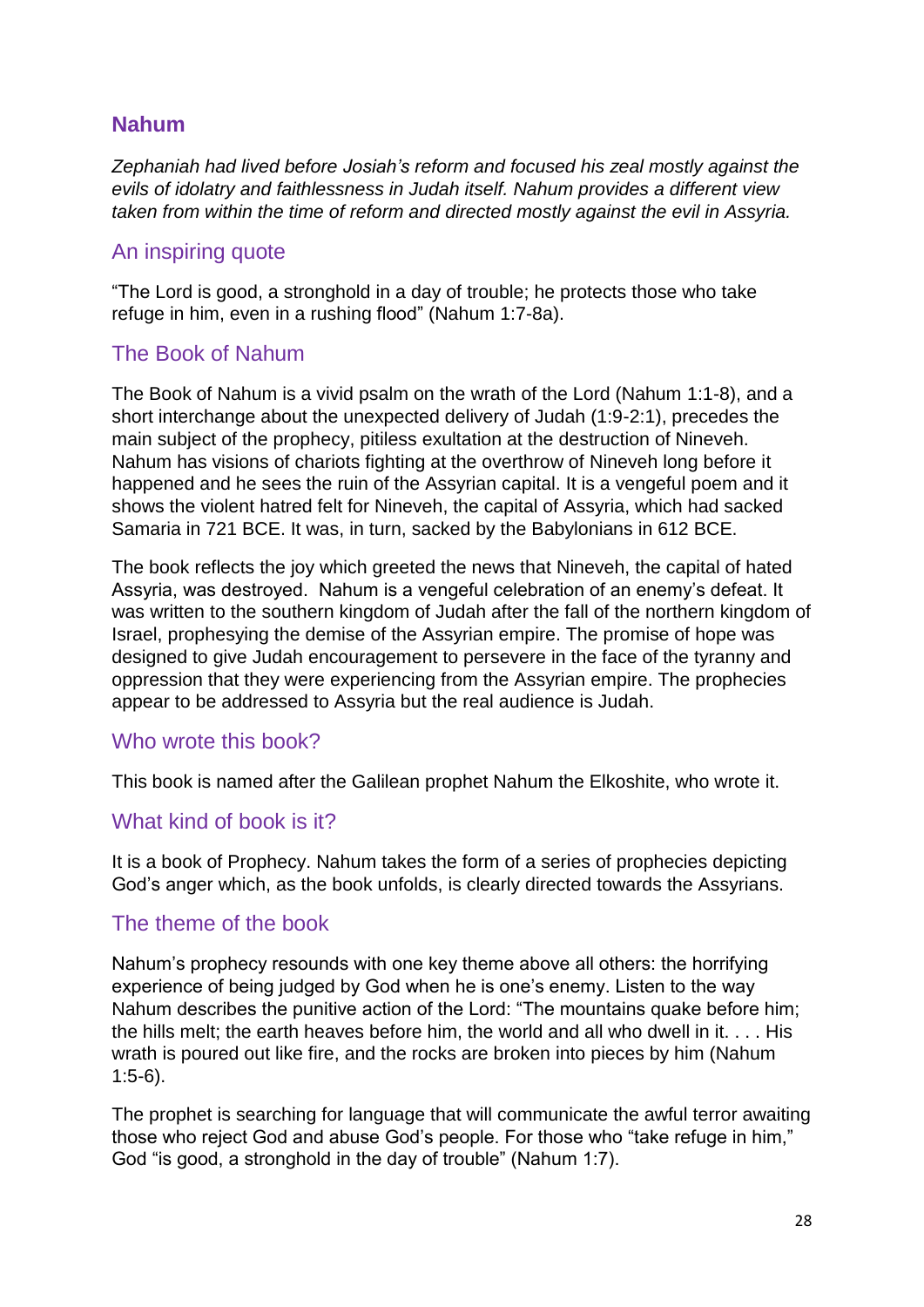### Liturgical notes

Despite Nahum's daunting message of the violent destruction of those who use violence on the People of God, this prophecy is only read once at Mass in August, week 18 (Year II) telling the listeners "woe to the city soaked in blood, full of lies, stuffed with booty, whose plunderers know no end!" (Nahum 2:1, 3: 3:1-3, 6-7).

#### How is the book structured?

| 1:1        | introduction                                                                           |
|------------|----------------------------------------------------------------------------------------|
| $1:2 - 8$  | an acrostic poem laying out God's anger                                                |
| $1:9 - 15$ | a prophecy of the destruction of God's enemies and the restoration of<br>God's people. |

2:1-3:19 the future destruction of Assyria

### Something for today

God is just and God is committed to justice and will not allow any arrogant, violent or evil nation to endure forever. However, while God defeats evil, He is also good and cares for the innocent. He will provide a refuge on the day of distress for anyone who humbles himself before God, believes in God's justice and trusts that in his time he will bring down oppressors in every time and place.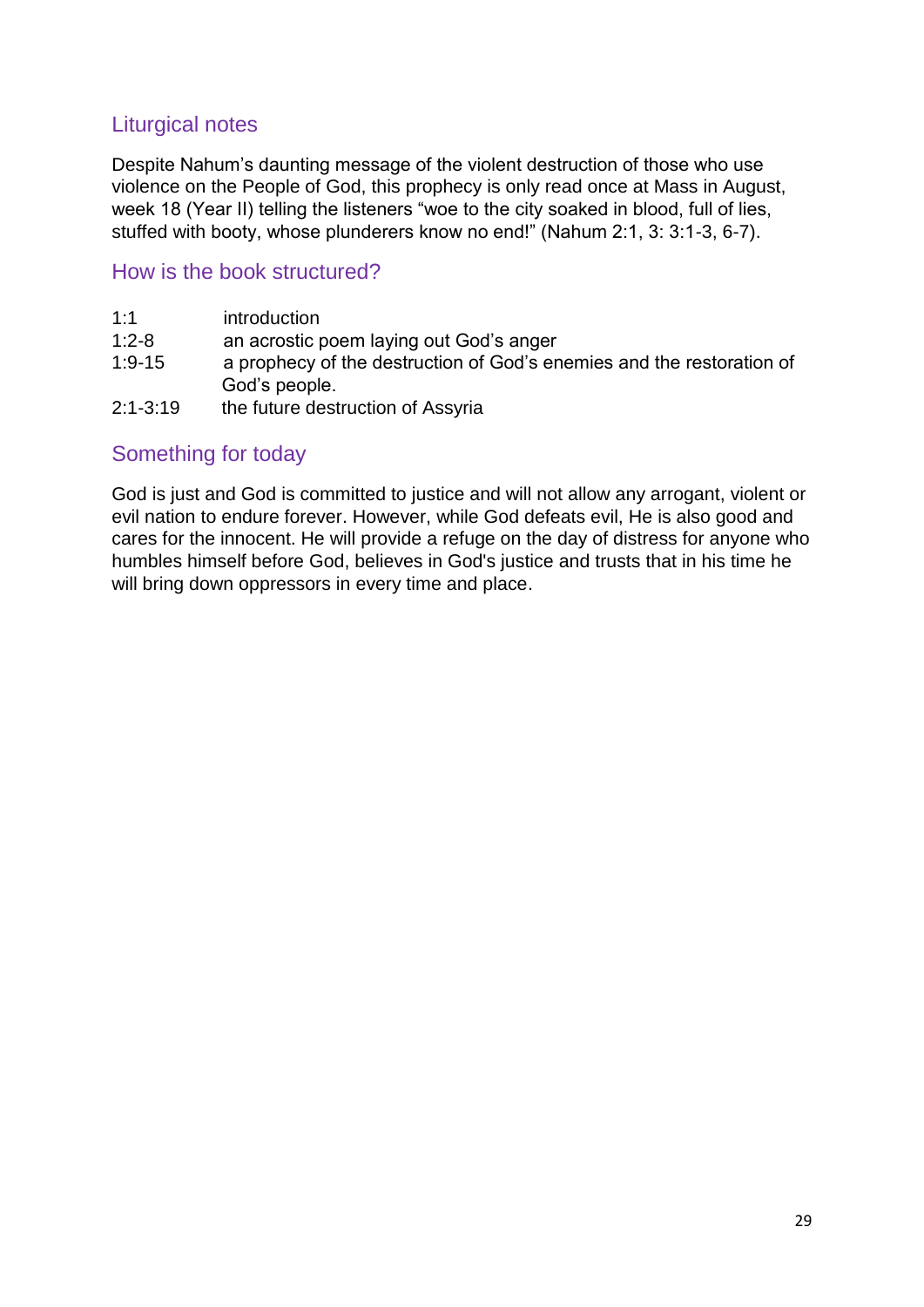### **Habakkuk**

*Habakkuk lived shortly after Nahum and describes a time when Babylon was taking over the Near East from the fallen Assyrians. Habakkuk describes Babylon as the scourge of God causing terror everywhere.*

#### An inspiring quote

"For the earth will be filled with the knowledge of the glory of the Lord as the waters cover the sea" (Habakkuk 2:14).

#### The Book of Habakkuk

The Book of Habakkuk consists of a conversation between Habakkuk and God about the injustice of the world. It falls crisply into three parts. First, a dialogue between the prophet and the Lord about unjust suffering (Habakkuk 1:1-2:4): the prophet twice complains at the triumph of the unjust oppressor and the Lord replies, saying that he was sending the Chaldeans or Babylonians to punish the wicked.

In the second part (Habakkuk 2:5-20), Habakkuk protested that this was using wickedness to punish wickedness; God responded again by promising that all the perpetrators of violence would eventually be punished.

The third part is an epic psalm celebrating the Lord's control over the powers of nature and with an expectation that God would act again.

#### Who wrote this book?

The prophet Habakkuk is mentioned twice in the book (Habakkuk 1:1 and 3:1) so it makes sense to think that he wrote it. Some point out that the name Habakkuk means "embrace" or "wrestle" and this seems to be what he is doing in the book.

#### What kind of book is it?

It is a book of prophecy and, as such, it is unusual since it is largely made up of a conversation between Habakkuk and God, rather than messages from God to God's people, about Habakkuk's fears for the world around him.

#### The theme of the book

The major theme of Habakkuk is trying to grow from a faith of perplexity and doubt to the height of absolute trust in God. Habakkuk addresses his concerns over the fact that God will use the Babylonian empire to execute judgment on Judah for their sins. Habakkuk openly questions the wisdom of God.

#### Liturgical notes

The readings from Habakkuk at Mass in October (27<sup>th</sup> Sunday (Year C) and in August on Saturday in the 18<sup>th</sup> Week (Year 2) stress the need for endurance in faith. On both occasions the same reading is used from the beginning of the book about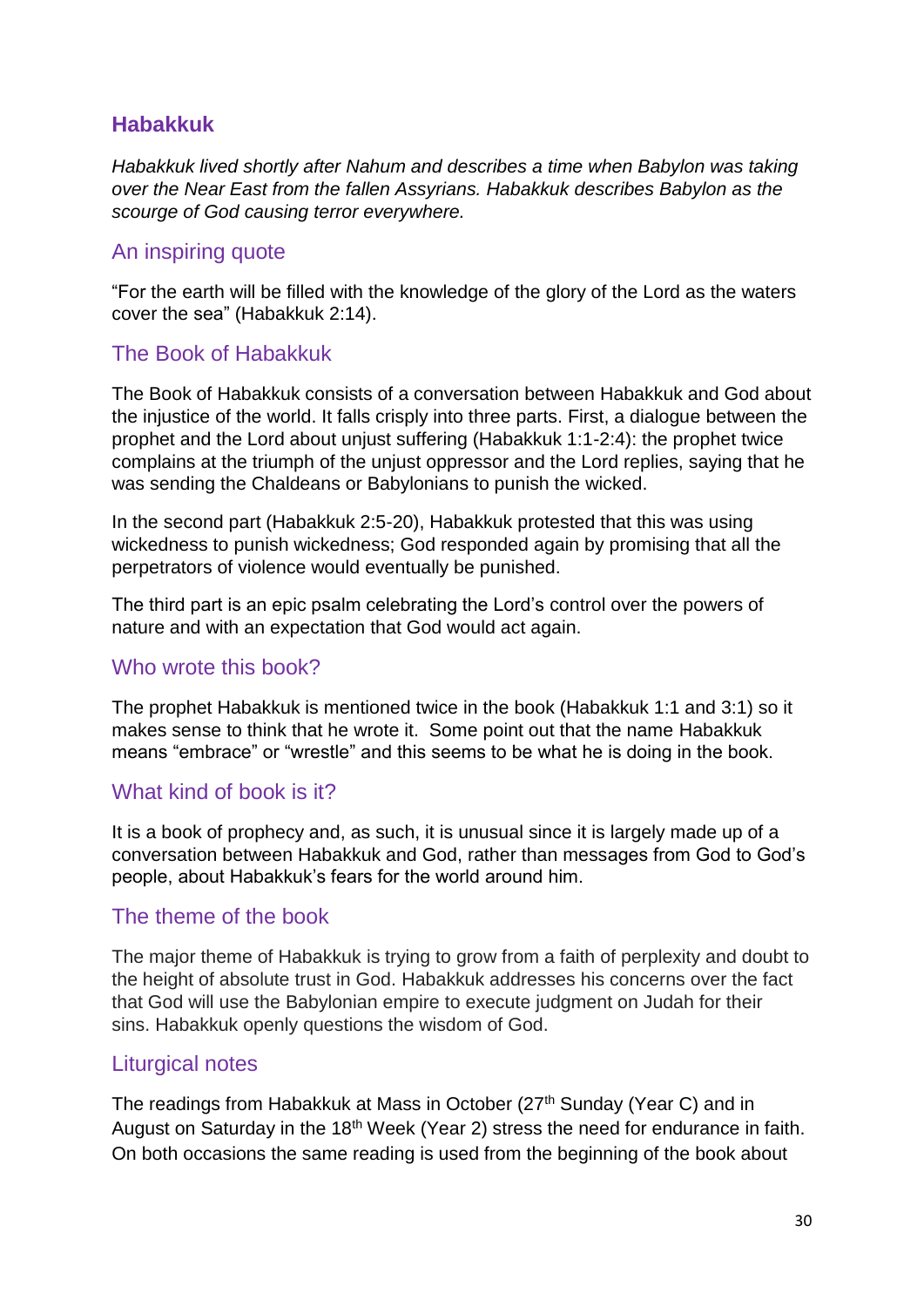how "the upright man will live by his faithfulness" (Habakkuk 2:4) – a phrase repeatedly quoted by St. Paul in Romans.

How is the book structured?

| 1:1          | introduction             |
|--------------|--------------------------|
| $1:2 - 4$    | Habakkuk's first lament  |
| $1:5 - 11$   | God's first reply        |
| $1:12 - 2:1$ | Habakkuk's second lament |
| $2:2 - 20$   | God's second reply       |
|              |                          |

3:1-19 Habakkuk's prayer of praise to God

### Something for today

We are called to trust in the Lord – even though it is often difficult to see the hand of God when we are confused and surrounded by natural disasters, poor stewardship of the earth's resources, political corruption, hunger, economic instability, and a thousand other frustrations and disappointments.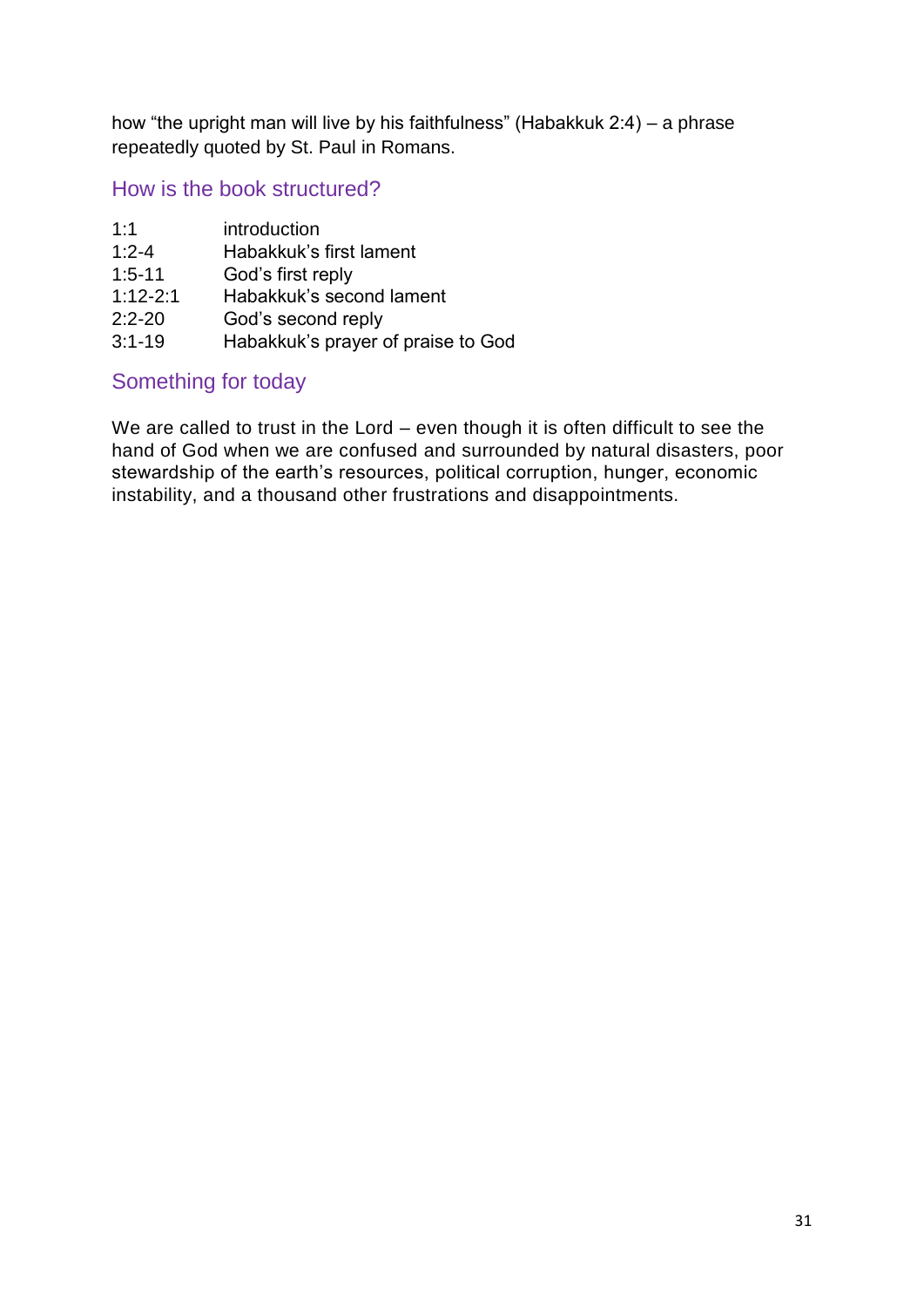# **Zephaniah**

*About the time of Josiah's crowning, the book of Zephaniah records for us the voice of reaction against the idolatry practiced in Manasseh's years. Zephaniah was a fiery preacher whose wrath against pagan practices and hatred of Assyria were matched only by his devotion to Yahweh.*

### An inspiring quote

"The Lord your God is with you. He is mighty to save. He will take great delight in you, he will quiet you with his love, he will rejoice over you with singing" (Zephaniah 3:17).

### The Book of Zephaniah

The first verse of the book dates Zephaniah's ministry to the reign of Josiah. It opens with a description of the day of the Lord which is characterised as bringing destruction upon the world. It itemises the human beings as well as the animals, who will be swept away before the wrath of God. This prophecy seems to promise destruction for everyone – in Judah and in the nations around – and there is very little hope on offer at all to the recipients of its message.

This is one of the more bleak of the prophetic books. The first part of the book (Zephaniah 1:1-3:8) is a tragic recognition of the situation. The only potential glimmer of hope talks of the importance of seeking the Lord, though no deliverance is promised to those who do (Zephaniah 2:1-3). The same Hebrew word keeps recurring, though in English, it is translated by a longer phrase: draw near. . . . Zephaniah is dismayed; however hard he looks, in the midst of the people, there is no one who is righteous, save God: but he stands alone. Jerusalem does not draw near to her God (Zephaniah 3:2). And, the great day of the Lord's wrath is near.

Since powerful men, kings, prophets and priests have gone wrong, the prophet turns to those who are poor in heart, those who do not pride themselves in their own strength, but put their trust in God (Zephaniah 2:3). In this way Zephaniah is the pioneer of a theme – that of spiritual poverty – which will develop further in the New Testament. However the love of the Lord is strongest of all. God finally sees when he will be able to be in the midst of his people and the people come to a renewed relationship with God.

#### Who wrote this book?

The opening verse attributes the book to Zephaniah, who is said to be a distant descendant of Hezekiah: "The word of the Lord that came to Zephaniah, son of Cushi, son of Gedaliah, son of Amariah, son of Hezekiah, in the days of King Josiah, son of Amon of Judah (Zephaniah 1:1).

#### What kind of book is it?

This book is the ninth of the 12 Minor Prophets. It is a prophecy almost entirely focused on the day of the Lord.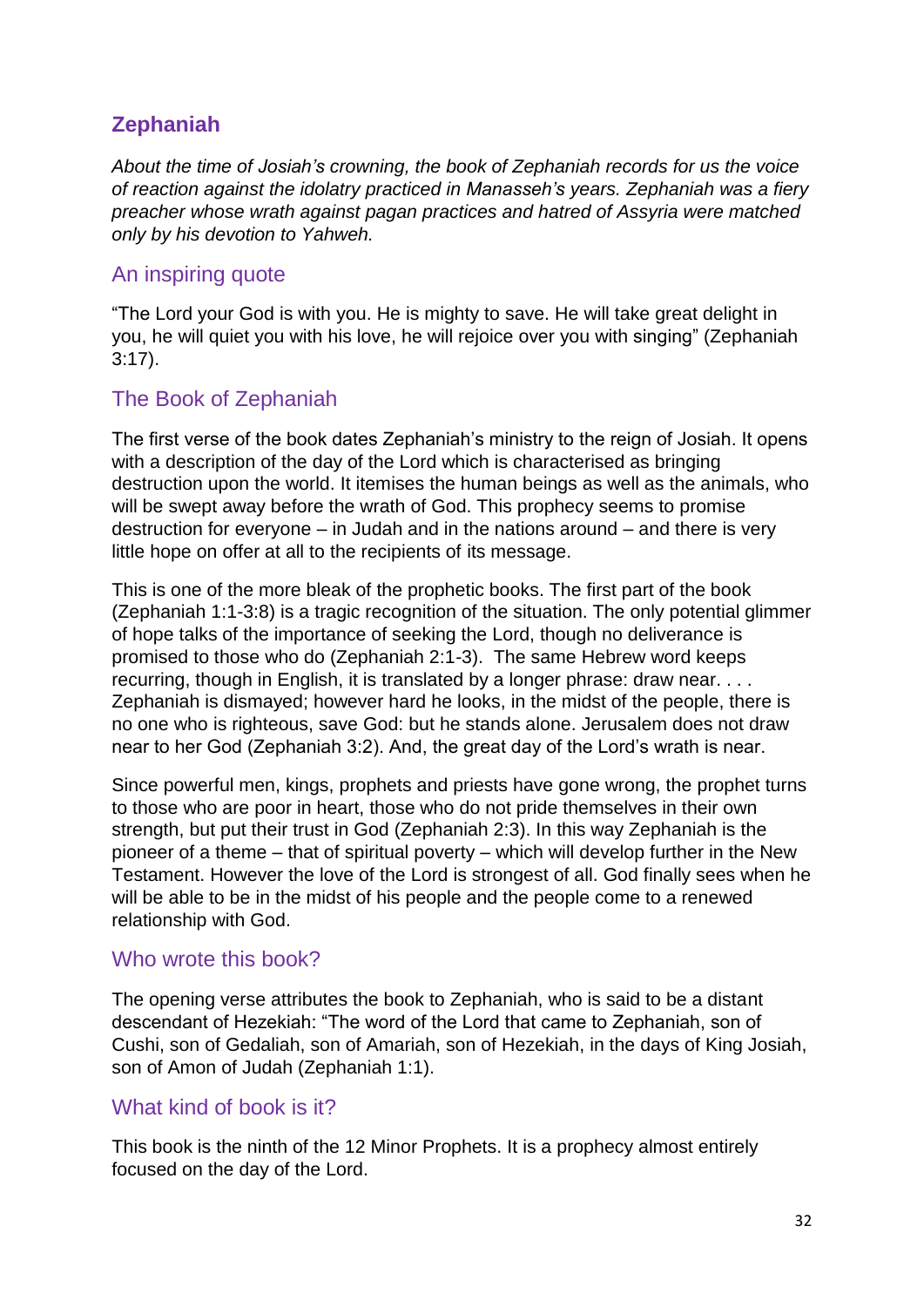# The theme of the book

The dominant theme of the book is the "day of the Lord," which the prophet sees approaching as a consequence of the sins of Judah. A remnant will be saved (the "humble and lowly") through purification by judgment.

### Liturgical note

Zephaniah's messianic promises are taken up for three readings in Advent. On the 3<sup>rd</sup> Sunday of Advent (Year C), and on weekdays during that week (in both Years 1 and 2), we read about how Messianic salvation is promised to all the poor in spirit. His message of lowliness is read on the  $4<sup>th</sup>$  Sunday (Year A) as a preparation for the Gospel reading of the Beatitudes.

### How is the book structured?

| 1:1        | introduction                                              |
|------------|-----------------------------------------------------------|
| $1:2 - 18$ | destruction is proclaimed                                 |
| $2:1 - 3$  | seek the Lord even though it does not guarantee salvation |
| $2:4-15$   | messages of judgement against the nations                 |
| $3:1 - 13$ | further messages of judgement                             |
| $3:14-20$  | God will bring hope and restoration to the remnant        |

# Something for today

The message of Zephaniah to the global church of the 21st century is the certainty of the coming "day of the Lord" (Zephaniah 1:7). On that day, punishment will be executed on all God's enemies from many nations (Zephaniah 2:11; 3:8) and salvation will be granted to all God's people, also from many nations (Zephaniah 3:9–10).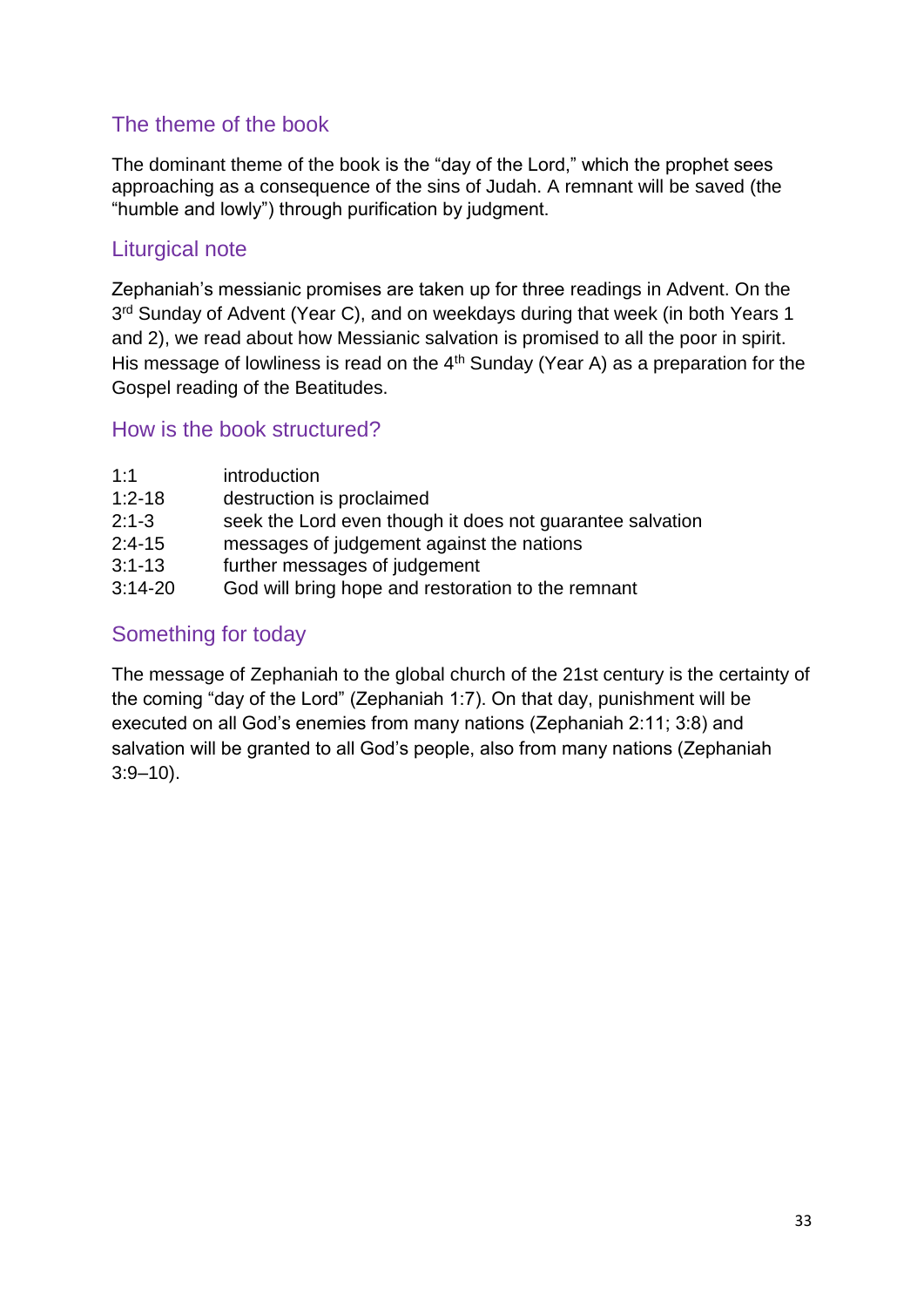# **Haggai**

*Haggai is one of the shortest books among the Old Testament prophets - only two chapters, containing four oracles, all dated between August and December 520BCE.*

#### An inspiring quote

"What God is preparing for your future is greater than anything you could ever imagine" (Haggai 2:9).

### The Book of Haggai

Haggai is the first of the post-Exilic prophets. It encourages those who have recently returned from exile in Babylon to rebuild the Temple in Jerusalem. Haggai was upset that people were living in fine houses while God's Temple remained in ruins and argued that the people's lack of prosperity was attributable to the Temple being in ruins. Haggai declared that God would make the second Temple greater and more glorious than the first. It is similar in some parts of its message to its companion book Zechariah.

There are four short passages dated from August to December 520 BCE, shortly after the first group of exiles returned from Babylon. Haggai stresses that the rebuilding of the Temple is of primary importance, a pre-condition of the Lord's blessing. Prosperity will only come when God's house is at the heart of restoration programmes.

#### Who wrote this book?

Haggai was the author of this book. He was probably one of the first to return from Babylon. His grave and Nahum's grave are venerated on the Mount of Olives to this day.

#### What kind of book is it?

This is a book of prophecy with a clear aim and, indeed, outcome. Haggai argued strongly for the rebuilding of the Temple and the book recounts that he was successful in this. As a result, the book is a mix of prophecies and narratives.

#### The themes of the book

The restoration of God's house is a key theme. A decaying Temple signifies a decaying relationship with the Lord; it brings weakness rather than holiness to the people (Haggai 2:14). The prophecy is delivered by the hand of Haggai; but it is God's word that is spoken. The phrase, "Lord of hosts" occurs 14 times in the 38 verses of this short book.

The Lord gives the divine word, controls the fortunes of his people and nations; the Lord directs nature and motivates his people to action. But the people must work. A restored house will bring glory to God and blessing to the people (Haggai 2:19) but physical and hard work is needed.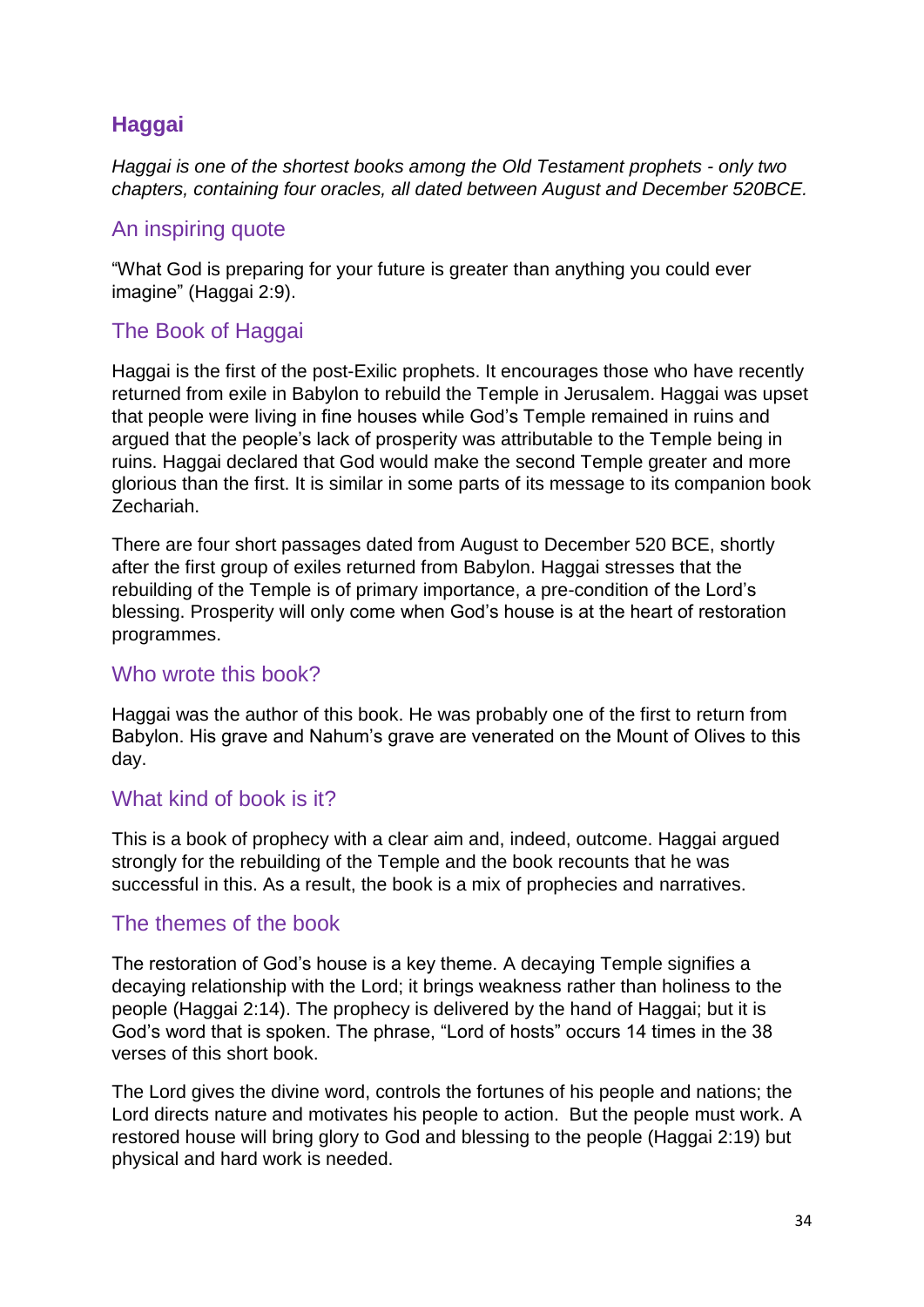### Liturgical notes

There are two readings at Mass in Week 25 (Year 1) one on Thursday (Haggai 1:1- 8) and one on Friday (Haggai 1:15-2:9). The first one is about Haggai's promises of the rebuilding of the Temple and Jerusalem; and, in the second one, the Lord promises that he will fill the Temple with glory and guarantees God's presence among his people.

#### How is the book structured?

| $1:1 - 11$ | prophetic call to rebuild the Temple                        |
|------------|-------------------------------------------------------------|
| $1:12-15$  | the people obey and begin to build it                       |
| $2:1-9$    | God promised that the second Temple would be glorious       |
| $2:10-19$  | Haggai asks the priests to declare what is clean or unclean |
| $2:20-23$  | Zerubbabel is identified as the chosen one                  |

#### The Lord declared:

The Lord declared, "I am with you" (Haggai 1:13, 2:4). In a fallen world, in which it is often difficult to feel God's presence amid trials of various kinds, the message of Haggai to the global church is the promise of the presence of God.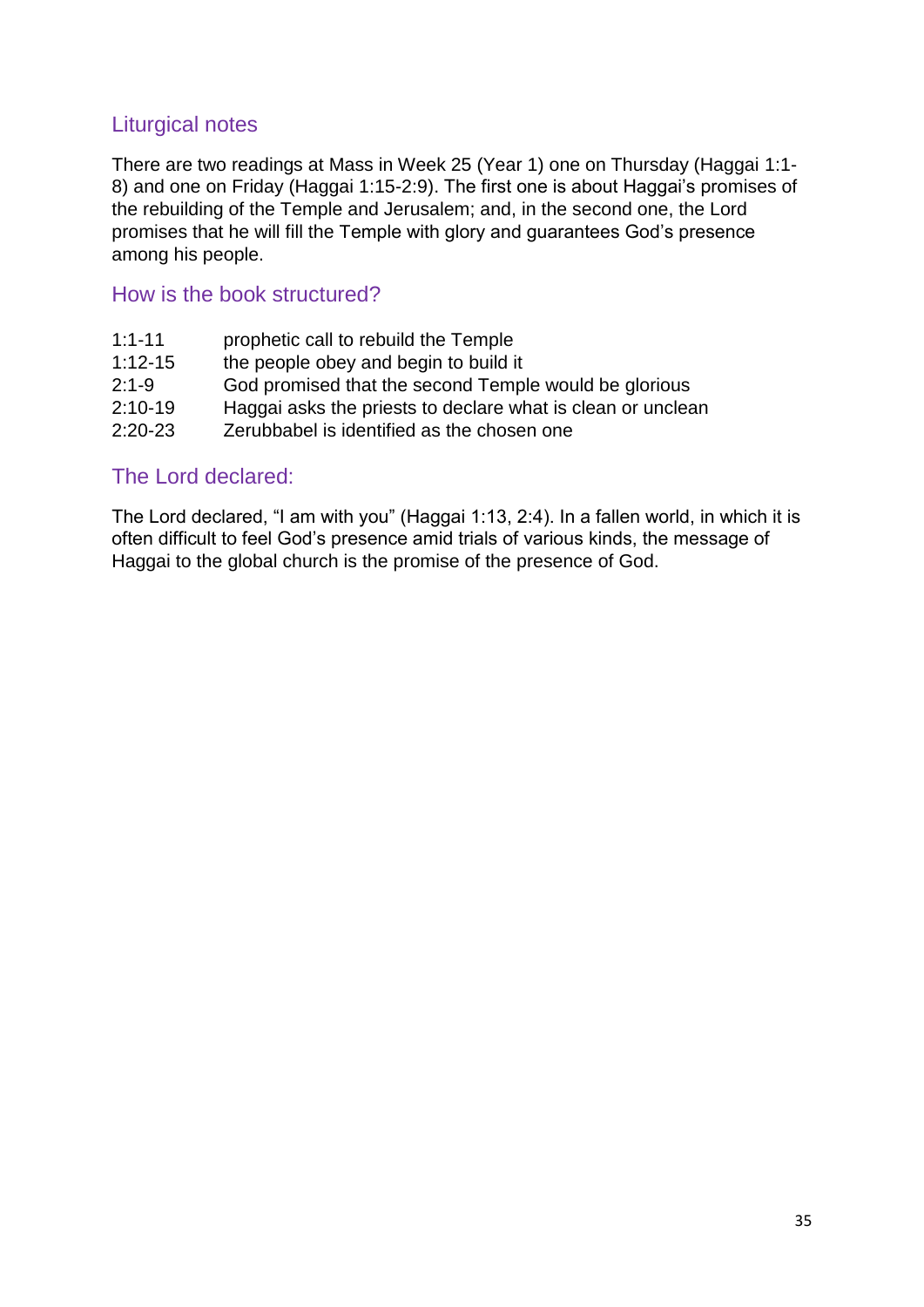# **Zechariah**

*Zechariah preached in the same period as did Haggai; but the present book of Zechariah combines Zechariah's own words with a series of later oracles.*

#### An inspiring quote

"Not by my strength but his" (Zechariah 4:6)

#### The Book of Zechariah

The 14 chapters which make up the book as we now have it bring together the preaching of two prophets. The first eight chapters of Zechariah takes up the preaching of Haggai, but he does so in a language of his own which is already that of the apocalypses.

The book is named after the prophet Zechariah, contemporary and near neighbour of Haggai. It was almost 70 years after the exile, the Israelites were experiencing hardships and wondered if prophetic promises of a New Jerusalem would ever be fulfilled. The first part (Zechariah 1-8) consists of eight visions which foretell the rebuilding of the Temple, the reestablishment of the authority of the High Priest (Joshua) and the re-emergence of the kingship (Branch).

Scholars say that the second part (Zechariah 9-14) were written by a prophet from the time of Alexander. The arrival of this young king, who overthrew the powerful Persians, raised people's hopes: it castigates ancient oppressors (Egypt; Assyria) and the newly arrived Greeks. Zechariah looks to a time when the yoke will be lifted. Early Christians saw many prophecies of the Messiah in these chapters.

#### Who wrote this book?

The first eight chapters come from Zechariah and the remainder from the days following the takeover of Palestine by Alexander the Great (336-323 BCE) and his Greek cohorts.

#### What kind of book is it?

This book is a book of prophecy.

#### The themes of the book

One of the themes of this book is worldwide salvation. "Behold, your king is coming to you; righteous and having salvation is he, humble and mounted on a donkey, on a colt, the foal of a donkey. . . . And he shall speak peace to the nations; his rule shall be from sea to sea, and from the River to the ends of the earth" (Zechariah 9:9–10).

Another theme we see throughout Zechariah is the joy that comes with God's merciful redemption of his people. The feasts that will be celebrated at the time of Zion's coming restoration will be "seasons of joy and gladness and cheerful feasts" (Zechariah 8:19).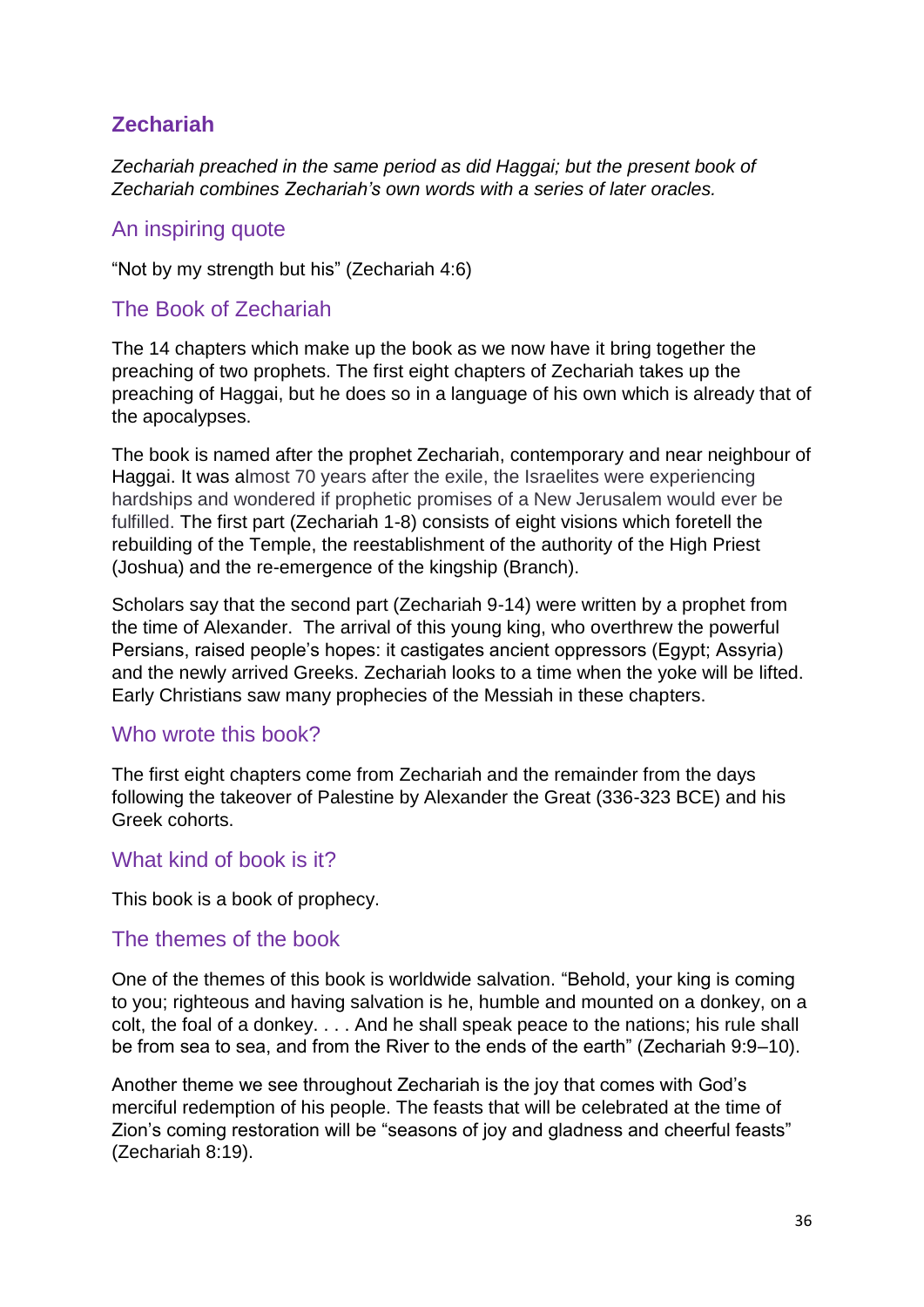Throughout Zechariah, we also see the metaphor of "shepherd" applied to those who lead God's people—more often than in any other prophet (Zechariah 10:2; 11:4, 7, 9, 15, 16, 17; 13:7).

# Liturgical note

The best-known use of Zechariah in the liturgy is the quotation on Palm Sunday, "Behold your king comes to you, humble and riding on a donkey" (Zechariah 9:9). This passage is also used on the 14th Sunday (Year A) to underline the Gospel passage about Jesus "gentle and humble in heart". On the 12th Sunday (Year C) we have a foretaste of the mourning for the death of an only-begotten son (Zechariah 12:11-12). Zechariah is read three times on the Saturday of Week 25 and weekdays during Week 26 (Year I) to show the high degree of estimation in which Jerusalem and the Jews would hereafter be held, by foreign nations, when those among them, who were piously disposed to worship Jehovah the true God, would come to worship him at Jerusalem, as a place of peculiar sanctity.

### How is the book structured?

| $1:1-6$        | the first part: a summons to conversion      |
|----------------|----------------------------------------------|
| $1:7 - 7:14$   | the visions                                  |
| $8:1 - 23$     | the prospect of messianic salvation          |
| $9:1 - 11:17$  | the second part: the new Promised Land       |
| $12:1 - 14:23$ | the deliverance and restoration of Jerusalem |

# Something for today

Zechariah's prophecy presents a vision of a globally minded God on a mission to restore the world to the way it was originally created to be.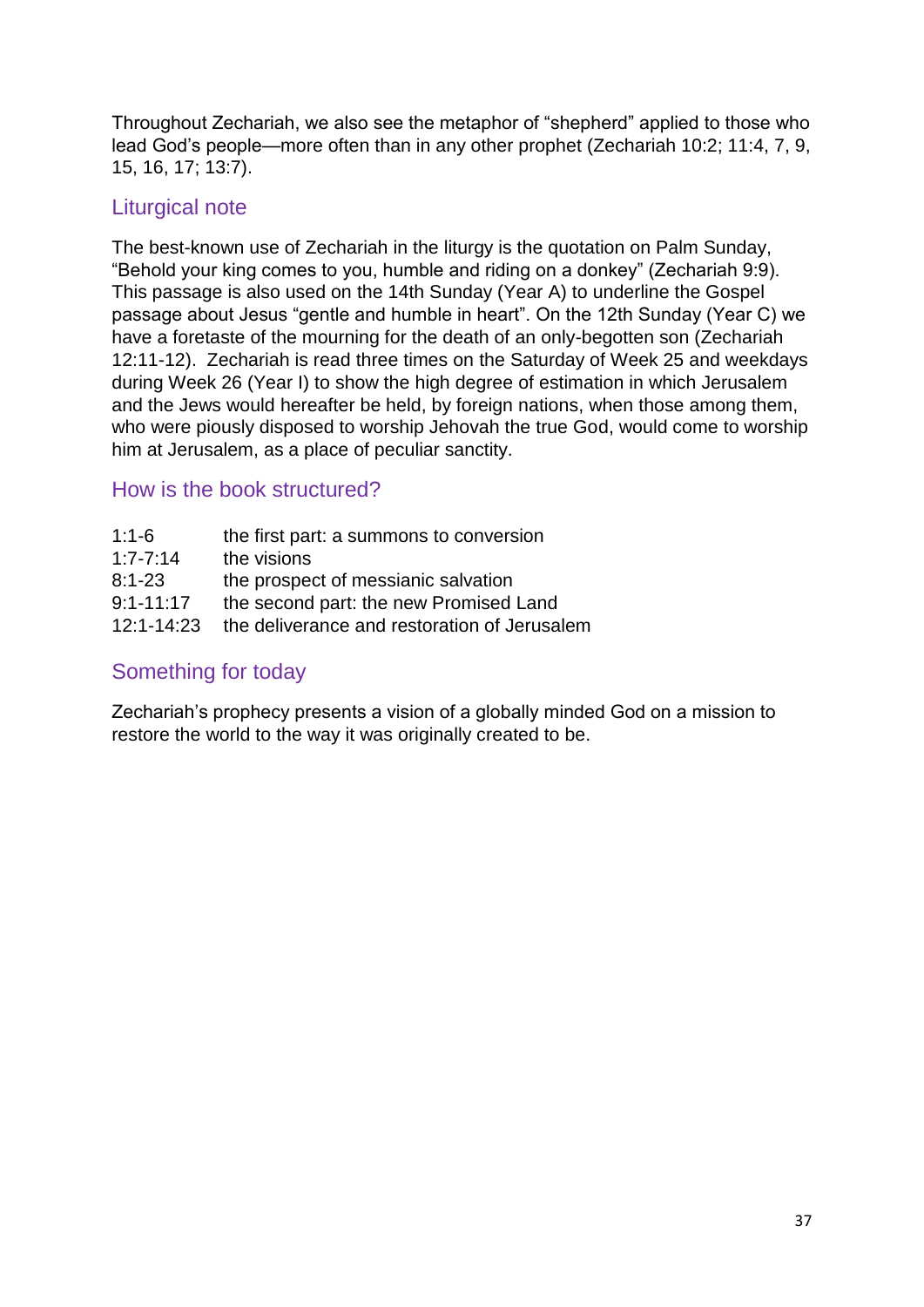## **Malachi**

*The prophet Malachi is the last book in the canon of the Old Testament. It is not dated and the author is unknown.*

#### An inspiring quote

"You will be my treasured possession . . ." (Malachi 3:17).

#### The Book of Malachi

When Malachi was preaching, the Temple had been rebuilt. Worship had begun again; but so had the bad pre-exilic habits. Rites were performed, but without great care and people were being unjust and unfaithful.

Malachi reacted vigorously, and his message had great influence. His book takes the form of six dialogues between God and his people, a prelude to the definitive dialogue to the gospel, "I was hungry . . . When, Lord, did we see you hungry? . . ." (Matthew 25:31-40). I love you, says God. And you say, "In what way do you love us?" This refrain, "And you say" occurs eight times, directed against a nation of arguers. It is repeated to lay bare the sin which is carefully tucked away: the sin of those who offer their left-overs to God (Malachi 1:6ff), of priests who do not preach the word of God (Malachi 2:1ff), of those who repudiate their wives (Malachi 2:10ff) and of those who cannot even distinguish between good and evil (Malachi (2:17ff).

The Book of Malachi was written at a time, after the return from exile, when many of the people had stopped obeying the law or listening to God at all. Malachi calls people to repentance and promises that God would send another messenger to the people of Israel in the future.

#### Who wrote this book?

The book is named after Malachi; but nothing is known of Malachi. Indeed, since the name means "my messenger" (Malachi 3:1), the author may be hiding in anonymity.

#### What kind of book is it?

This is another book of prophecy. Malachi is a prophecy of challenge and of hope, encouraging people back to full following of the law but also pointing to another messenger who would come and show them the way.

#### The themes of the book

The theme is of the messenger – Malachi is a messenger but he points to another one. Notice too, the theme of covenant to Malachi – and, in particular, what he expects people to do in order to follow the covenant fully.